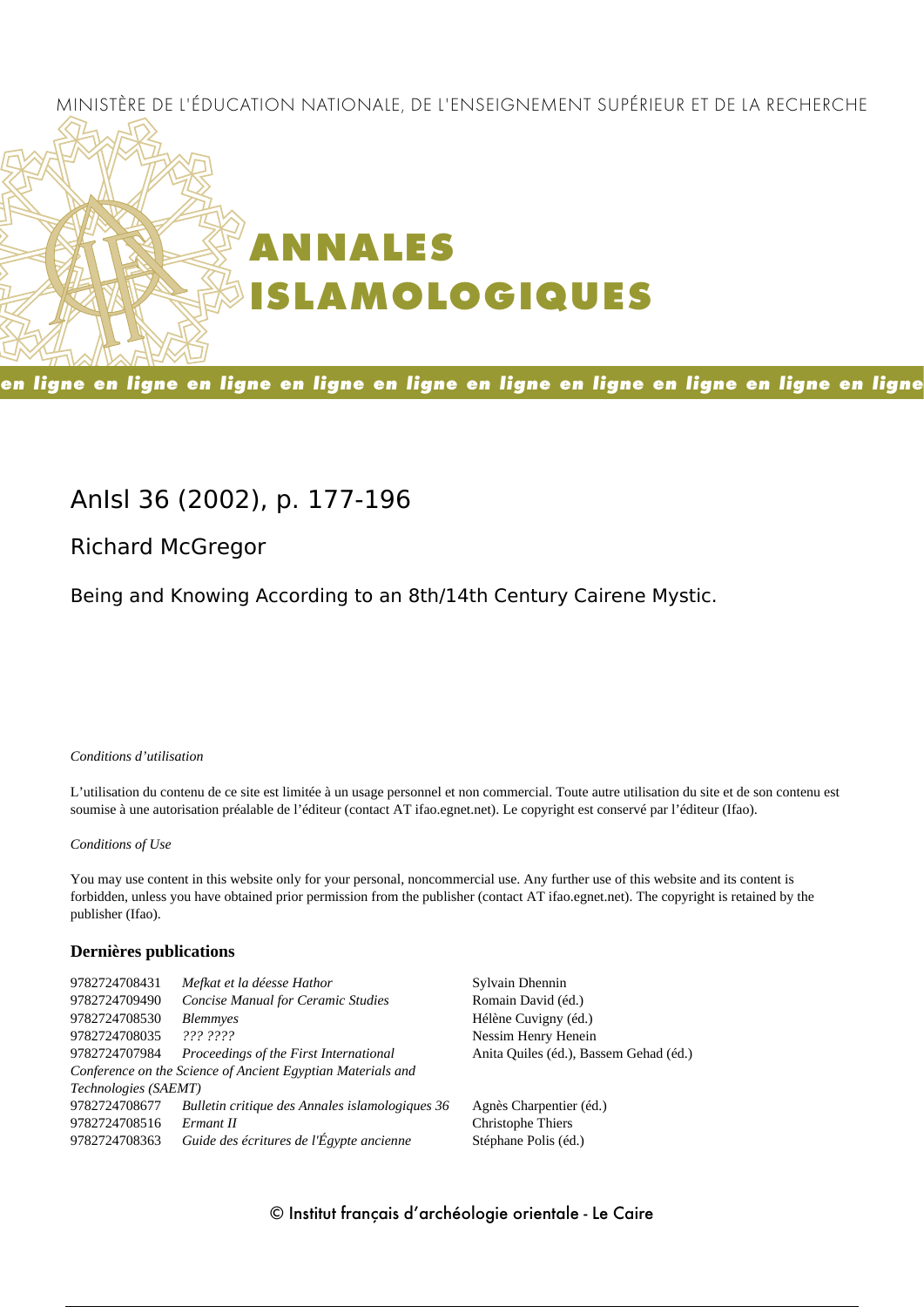# *Being* and *Knowing* According to an 8th/14th Century Cairene Mystic

THE EIGHTH CENTURY HIJRA in Cairo, despite the occasional famine and earthquake, saw a flowering of intellectual activity. Mamluk rule had taken hold, and its princes joined the civilian élite in patronizing institutions o saw a flowering of intellectual activity. Mamluk rule had taken hold, and its princes joined the civilian élite in patronizing institutions of learning and religion. This was also the period which saw the expansion of the sufi orders, the most important being the Ahmadiyya, the Rifa<sup>c</sup>iyya and the Shadhiliyya. The last order was established by Abu al-Îasan al-Shædhilî in the middle of the 7th/13th century, and was refined by the able mystical thinker and second *khalifa* of the order, Ibn 'Atā Allāh al-Iskandarī (d. 709/1309). The former had provided the figure of a saintly founder, while the latter wrote not only the founder's hagiography, but also inspired poetry and several works on sufi practice and theory.<sup>1</sup> Another intellectual force of the era was the mystical philosophy of Muhy al-Din Ibn ©Arabî (d. 638/1240), the impact of which was unparalleled in the history of sufism. Even in his lifetime, Ibn ©Arabî was a famous figure.2 His works were certainly known in Egypt, although there does not seem to have been much of an Ibn ©Arabî "school" *per se*. 3 In the same period Cairo itself produced its greatest mystical poet, Ibn al-Fārid (d. 632/ 1235).4 His compositions advanced mystical ideas much in line with those of Ibn ©Arabî. The former's work was the subject of many commentaries, some of the most important of which were produced by thinkers deeply influenced by Ibn 'Arabī. Another ingredient in this rich intellectual mix was philosophy, which had come into Islamic thought early on.5

- <sup>1</sup> On the history and literature of the Shādhiliyya see chapter two of my *Sanctity and Mysticism in Medieval Egypt; the Wafæ' Sufi Order and the Legacy of Ibn ©Arabî*, forthcoming from the State University of New York Press.
- <sup>2</sup> In his *Risāla*, Ibn Zāfir records his having met Ibn 'Arabī, saying of him:
- "وكان من أكبر علماء الطريق وشهرته عظيمة وتصانيفه كثيرة".<br>استخدام معتقد المرتبة بالمعانية المركبة المركبة عامر المركبة. Cf. *La Risæla de ∑afî al-Dîn ibn Abî al-ManÒºr ibn Åæfir*, ed. and trans. D. Gril, Cairo, 1986, p. 83.
- <sup>3</sup> The efforts to propagate his teachings by his step-son and most important follower Şadr al-Dīn al-Qūnawī were more

successful in the Turkish and Iranian milieux than they were in Egypt. See C. Addas, *Ibn 'Arabī ou la quête du soufre rouge*, Paris, 1989, p. 276.

- <sup>4</sup> G. Scattolin, "L'Expérience mystique de Ibn al-Fāriḍ à travers son poème al-Tæ'iyyat al-Kubræ", *MIDEO* 19, 1989, p. 203.
- <sup>5</sup> F. Klein-Franke, "Al-Kindî", in S.H. Nasr, O. Leaman (eds.), *History of Islamic Philosophy*, London, 2001, p. 163, and R. Arnaldez, "Falsafa", in *EI*<sup>2</sup> II: 770-771. See also A. Badawî, *La Transmission de la philosophie grecque au monde arabe*, Paris, 1968, p. 47-55.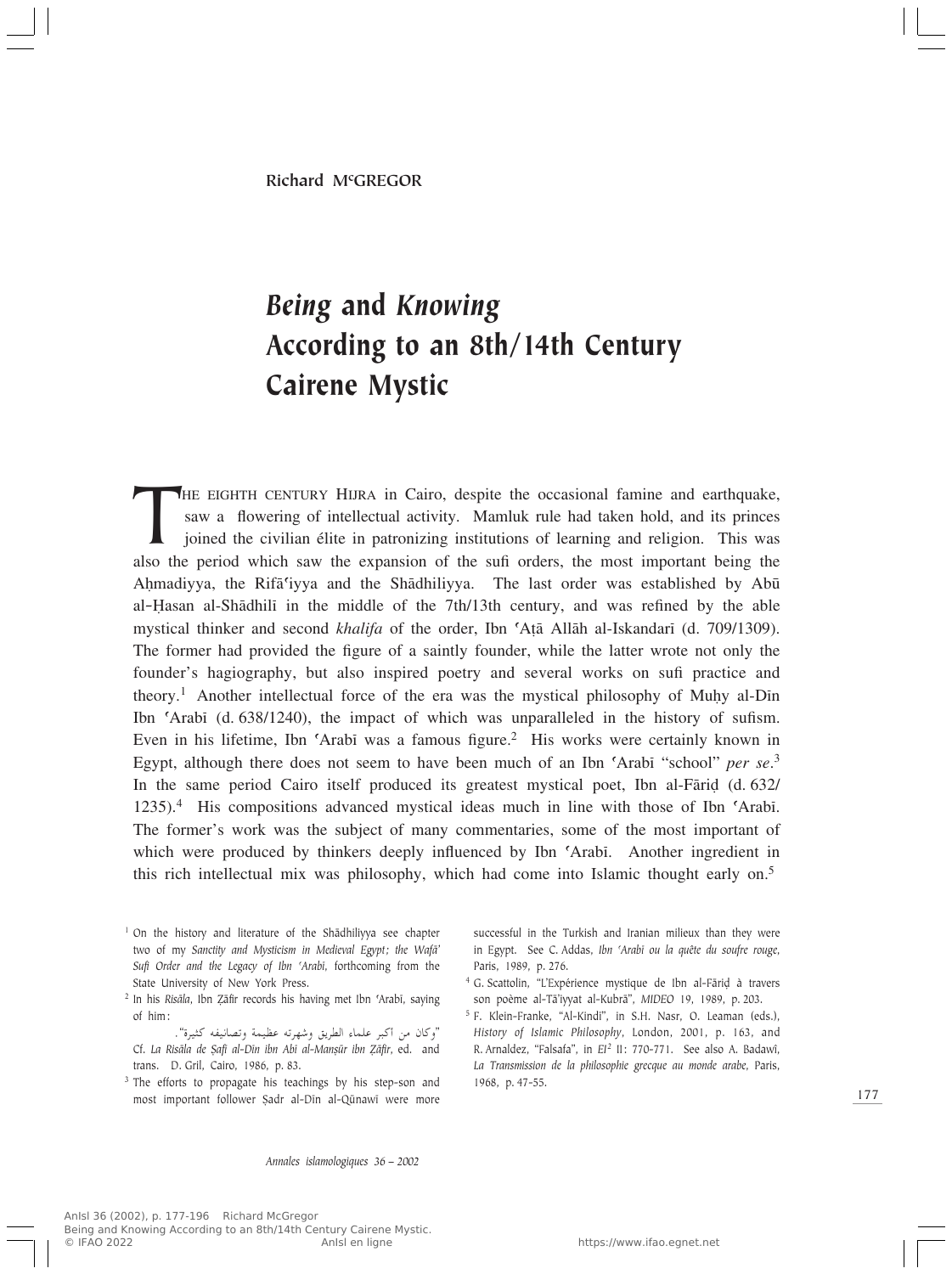It is into this milieu, in 702/1302, that Muhammad Wafa' was born. His grandfather had come from Tunisia, settling in Alexandria and establishing his own *zæwiya* (mosqueshrine complex). Muhammad Wafa' travelled around Egypt, finally taking up permanent residence on the island of Roda. Here in Cairo his fame as a mystic spread, and although he had been a member of the Shædhilyya order, he began to lay the foundation of a new order, that of the Wafæ'iyya. This effort was continued by his son ©Alî Wafæ' (759/1357- 807/1405), who played an important role in defining the character of the order. CAli also marked the beginning of a long line of prominent figures from the Wafæ' family, who would impact public religious life for the next five-hundred years.<sup>6</sup>

The mystical writings of Muhammad Wafa' drew on the devotional techniques of the Shædhiliyya order, the theosophical insights of Ibn ©Arabî, and certain elements of Islamic Neoplatonism.7 The following pages will explore his development of some central ontological and epistemological subjects, in particular the following:

- 1. Supreme being and its relation to creation,
- 2. The dimensions of divine being,
- 3. The nature of mystical knowing,
- 4. The levels of existence,

5. The existential dimension of spiritual direction. At the outset it should be said that Muhammad Wafa<sup>'</sup> does not write in a systematic fashion. His project is the inspired exploration of a mystical reality. In this effort he draws on various strands of mystical thought; his tools include poetic language, traditional sufi vocabulary, the insights of Ibn ©Arabî, and Neoplatonic concepts. The portrait emerging from this brief study provides historians of thought insight into the workings and production of mystical tradition in 8th/ 14th century Egypt.

### Absolute Being and Its Self-Disclosure

The idea of absolute being *(wujūd mutlaq)* revolves around the question of the nature of existence in relation to the divine. The implications of this viewpoint are significant. Seeing God's existence as the only existence, while a logically tenable position, was not generally acceptable to Muslim orthodoxy. The need was felt, even among a majority of mystical thinkers, to preserve some recognizable distinction between the Divine and creation. The relationship between the central Islamic tenet of the Oneness of God (*tawhid*) and the existential nature of creation became the matter of debate. Although a small but impressive school developed around the idea that material existence is essentially spiritual, sharing in the single existence of All,<sup>8</sup> the dominant understanding in sufism was one which recognized both the absolute being (*wujūd mutlaq*) of God and a qualified or contingent being for all else.

- $7$  For a survey of both Muḥammad and 'Alī Wafā's writings see my "New Sources for the Study of Sufism in Mamluk Egypt" to appear in *BSOAS*.
- 8 A. Taftazani, O. Leaman, "Ibn Sab'īn", in S.H. Nasr, O. Leaman (eds.), *op. cit.*, p. 247.

<sup>6</sup> For more on the history of Wafæ's see *Sanctity and Mysticism in Medieval Egypt*, ch. 3. Muhammad Wafā died 765/1363.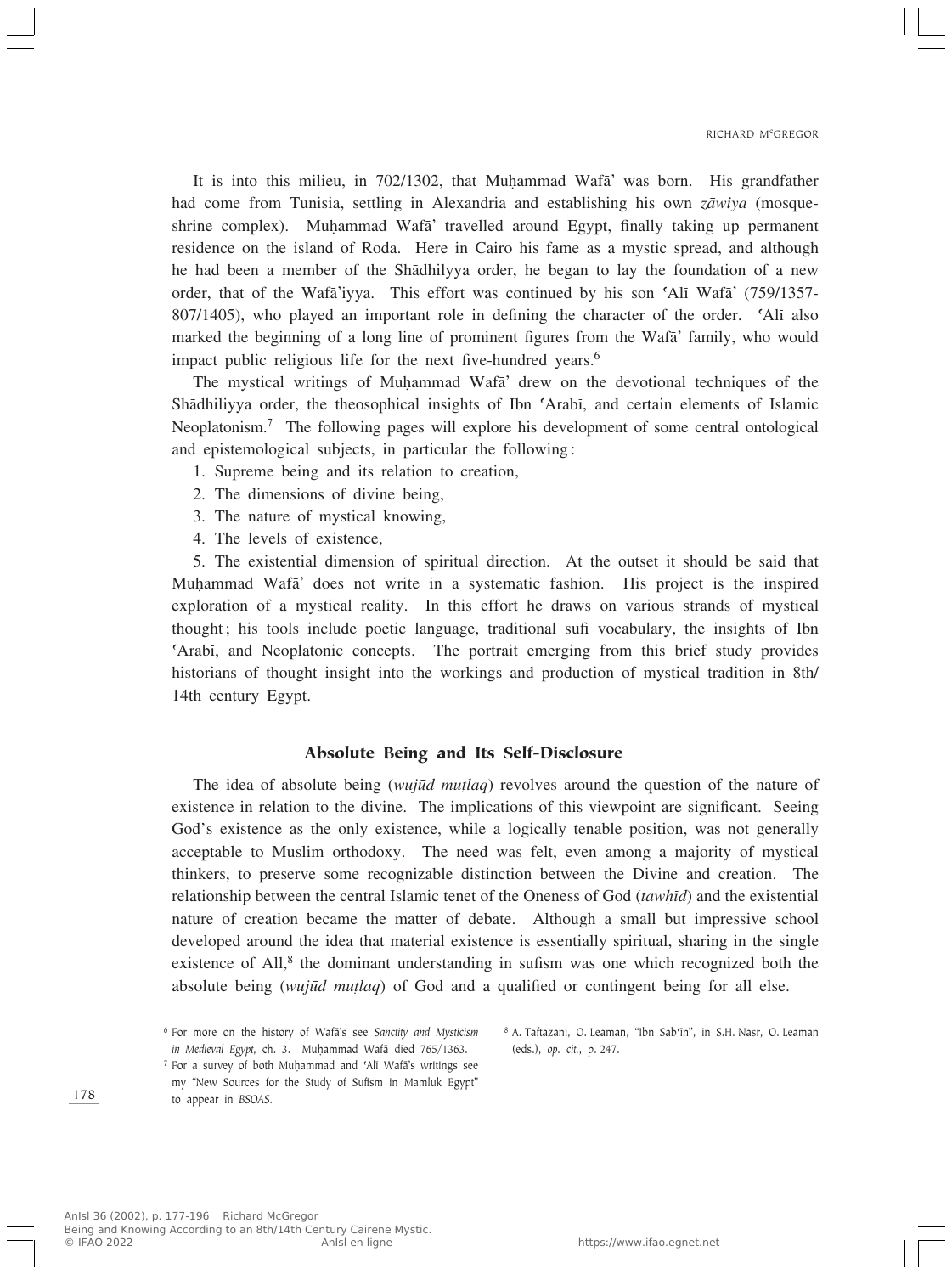Doubtless the most sophisticated exposition of this Oneness of God in relation to the plurality of creation, came from Ibn ©Arabî. His position on this, thanks to his later followers, came to be called "Oneness of Being" (وحدة الوجود).<sup>9</sup> This doctrine posited first the absolute Being, "…for nothing exists other than God, His attributes and His acts. Everything is Him, is through Him, proceeds from Him, returns to Him; and were He to veil Himself from the universe even for the space of the blinking of an eye, the universe would straightaway cease to exist."10 To this is added the idea of God's Self-disclosure (جَمَلَى), thus providing a mode of existence with apparent independence. This Self-disclosure must occur through His names and attributes, since absolute being is beyond creation's ability to comprehend. Ibn ©Arabî writes, "God does not disclose Himself in the name One, and there cannot be Self-disclosure within it, nor in the name God. But Self-disclosure does occur in the other Names that are known to us."<sup>11</sup> This Self-disclosure is unlimited in its possibilities, but its divine origin is concealed by the veils it acquires as it takes particular form. Only through spiritual insight can any of these existential veils be lifted.

Ibn ©Arabî's teachings on this subject are elaborate, but these are the basic outlines of what in short-hand came to be called "Oneness of Being". With this explanation in mind, let us turn our attention to Muhammad Wafa' in order to situate him within the discussion of the nature of Divine and created existence.

There is no shortage of passages in which this Oneness is referred to. We read, for example:

The essential existence (الوجود الذات) is (God) the Encompassing, since it is the existence of all the existents. It is the (divine name) "god", since it is described by the encompassing attributes. Through the connections of wisdom, its name is Allah.<sup>12</sup>

In this quotation it is important to note that Muhammad Wafa' follows comments on the absolute being of God with descriptions of this being's particularization. Both of these are present in the passage just cited. Mention is first made of the encompassing nature of God's existence, but this is immediately followed by its particularization. The point here is that Muhammad Wafa' at once upholds the concept of a single absolute existence, but also emphasizes the dynamic relative existence of particular entities derived from this absolute.

The vehicle for the particularization of this absolute existence–according to both Muḥammad Wafā' and Ibn 'Arabī<sup>13</sup>–is the dynamic of Self-disclosure (جَملي). The *Sha'ā'ir al-©irfæn* describes this process as part of the divine aspect of Encompassing: "The Encompassing (إحاطة) is multiplication of the one by Self-disclosure into various forms,

- <sup>9</sup> W. Chittick, "Sadr al-Dīn al-Qūnawī on the Oneness of Being", *IPQ* 21/2, 1981, p. 171-184.
- <sup>10</sup> From Ibn ©Arabî's *Risælat al-anwær*, M. Chodkiewicz, *Seal of the Saints. Prophethood and Sainthood in the Doctrine of Ibn Arabi*, trans. L. Sherrard, Cambridge, 1993, p. 149.
- <sup>11</sup> W. Chittick, *The Self-Disclosure of God. Principles of <i>Ibn 'Arabi's Cosmology*, Albany, 1998, p. 53.
- <sup>12</sup> Muhammad Wafā', as presented in 'Alī Wafā's, *Kitāb al-masāmi*<sup>c</sup> *al-rabbāniyya*, Dār al-kutub al-Mişriyya, Taşawwuf Halīm 174,

fol 3b. (In this and the following passages quoted from the Wafā' manuscripts I have not edited the texts.)

tô« u¼Ë «œułu\*« lOLł œułË u¼ YOŠ s- jO;« u¼ «c« œułu«" ."tK« tLÝ« WOLJ(« UIKF²UÐ WDO;« UHB« ·uu- u¼ YOŠ s- Elsewhere these connections are described as a thing's esoteric name, linking it to Divine necessary being. It serves as a link, for the people of spiritual tasting, to the Eternal. See MuÌammad Wafæ', *Kitæb al-azal*, p. 53.

<sup>13</sup> W. Chittick, *The Self-Disclosure of God*, p. 91.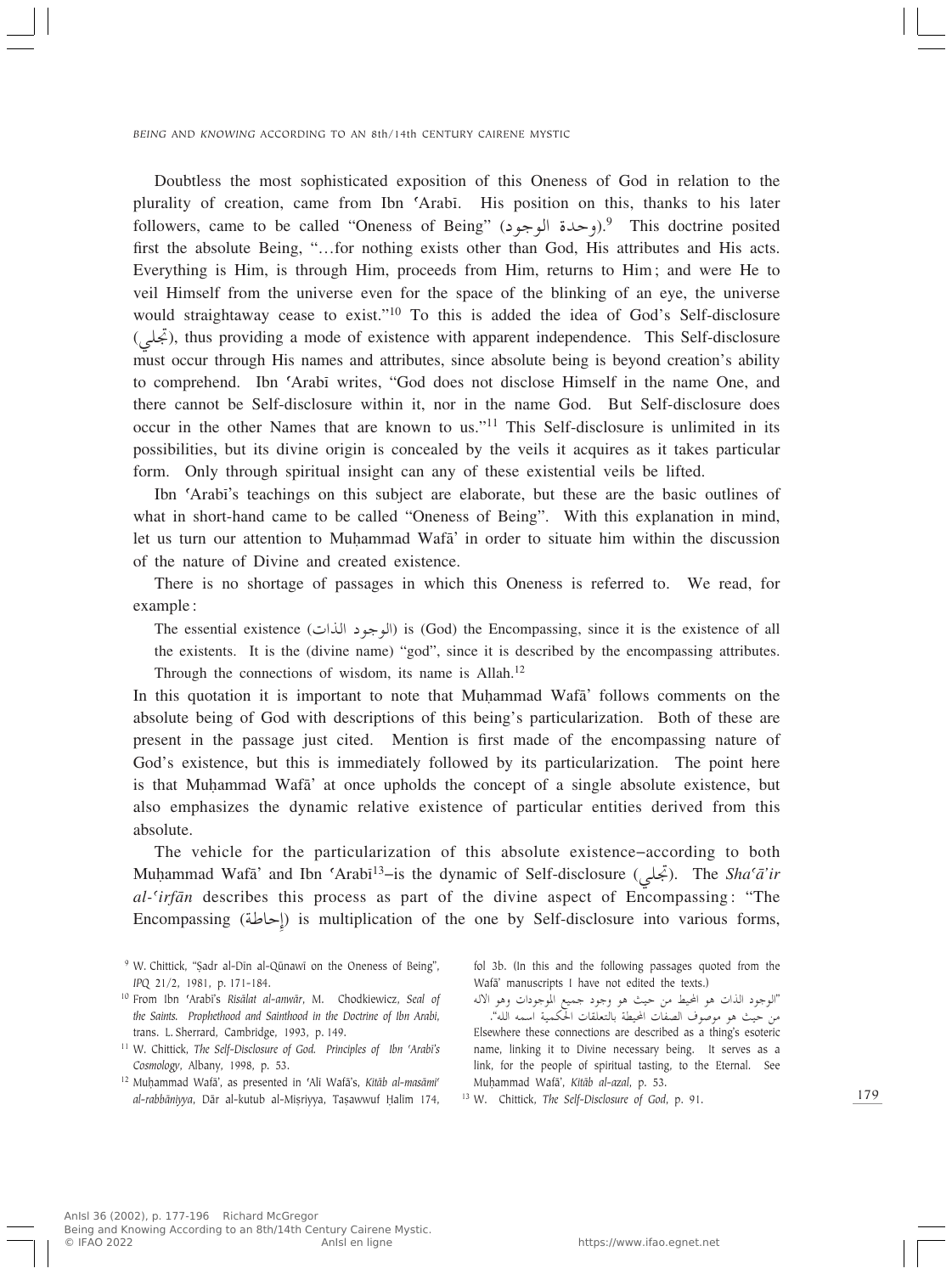like water as it thickens with cold."<sup>14</sup> These Self-manifestations take place through a complex process, moving from non-existent possibility to existential necessity. Muhammad Wafa' describes necessary existence as the sustainer of the divine Attributes, but adds,

This (existence) Self-discloses upon levels of possibility according to the preparedness (استعداد) of each level.

Preparedness is the reality (حقيقة) of prime matter (حيوفانية) which subsists in the essence of the possible. This reality is divinely derived (في الاختراع), rather than directly created (إبداع).<sup>15</sup><br>The reality of this derivation is the association of gains watter for the association of farm.

The reality of this derivation is the preparation of prime matter for the accepting of form. This form is directly created.<sup>16</sup>

...The reality of its preparedness is the acceptance of the Self-disclosure of the Necessary.<sup>17</sup>

Thus, the result of Self-disclosure–moving things from the possible into the necessary– is determined by the particular abilities of the various levels of prime matter to accept the Self-disclosure of Necessary Being. This ability is essential to (possible) prime matter; in other words, it is not as such part of the process of divine Self-disclosure.18 The result of the preparedness receiving the Self-disclosure is the form. What results from this reception is "direct creation", that is, a moving into existence according to a form, which itself was determined by the simply derived (i.e. possible) preparedness.

This Self-disclosure plays a dual role. On the one hand it serves to bring the Divine nearer to His servants, but on the other, it acts as a veil. In a discussion emphasizing the need of the worshipper to transcend the product of Self-disclosure, the highest level of forgiveness is that in which one's derivative existence is surpassed.

Forgiveness and unbelief are both from the veil (of Self-disclosure); yet there is a difference between them since unbelief is the hiding of al-Îaqq by creation, and asking forgiveness is the hiding of creation by al-Haqq.<sup>19</sup> Asking forgiveness occurs on three levels:

<sup>15</sup> That is, as a simple possible, it has no concrete existence.

<sup>16</sup> That is, it moves fully into creation.

<sup>17</sup> Muhammad Wafā', *Kitāb al-azal*, ed. Sa'īd 'Abd al-Fattāḥ, Beirut, 1992, p. 51.

"وإنما هو يتجلى في مراتب الإمكان بحسب حكم استعداد القبول في المرتبة.<br>بالأ والاستعداد: هو الحقيقة الهيولانية القائمة بذات الإمكان. وهي من الإختراع<br>إلا سلطنا العالمية عن العديد بين العالمية العالمية العالمية ( : ) من الإِلهي لا الإبداع. وحقيقة الاختراع: هي تهيء المادة بالهيولانيّة (sic) لقبولّ الصورة. والصورة هي الإبداع ... وحقيقة استعداده هو قبول قيام تجلي<br>" " الواجب بحكم المطابقة".<br><sup>8</sup> In other words, this prime matter is a kind of pre-existential

entity, and should not be confused with manifest creation, which is the result of creation via *tajallî.* See W. Chittick, *The Self-Disclosure of God*, p. 89. This creation scheme is similar to that of Ibn ©Arabî, which also describes things coming into existence

according to their preparedness. W. Chittick, *The Sufi Path of Knowledge. Ibn ©Arabî's Metaphysics of Imagination*, Albany, 1989, p. 91-92. Ibn Sînæ (d. 428/1037), also uses an emanative system of creation, but for him *ibdæ'* refers to that creation which is not subject to form; cf. L. Gardet, *La pensée religieuse d'Avicenne*, Paris, 1951, p. 63. He also distinguishes between formal (*sūrī*) and material (hayūlānī) creation. A.-M. Goichon, Lexique du langage *philosophique d'Ibn Sînæ,* Paris, 1938, p. 414, and S.H. Nasr, *An Introduction of Islamic Cosmological Doctrines*, Albany, 1993, p. 219. <sup>19</sup> In his definition of *taḥqīq* (verification), al-Qāšānī says: "...the verifier is neither veiled by al-Haqq from creation, nor by creation from al-Ḥaqq"; *Kitāb iṣṭilāḥāt al-ṣūfiyya* (A Glossary of *Sufi Techincal Terms*), ed. and trans. N. Safwat, London, 1991, no 485.

180

<sup>&</sup>lt;sup>14</sup> Muhammad Wafā', *Sha'ā'ir al-'irfān*, Dār al-Kutub al-Miṣriyya, no. 23797 b, fol 43b.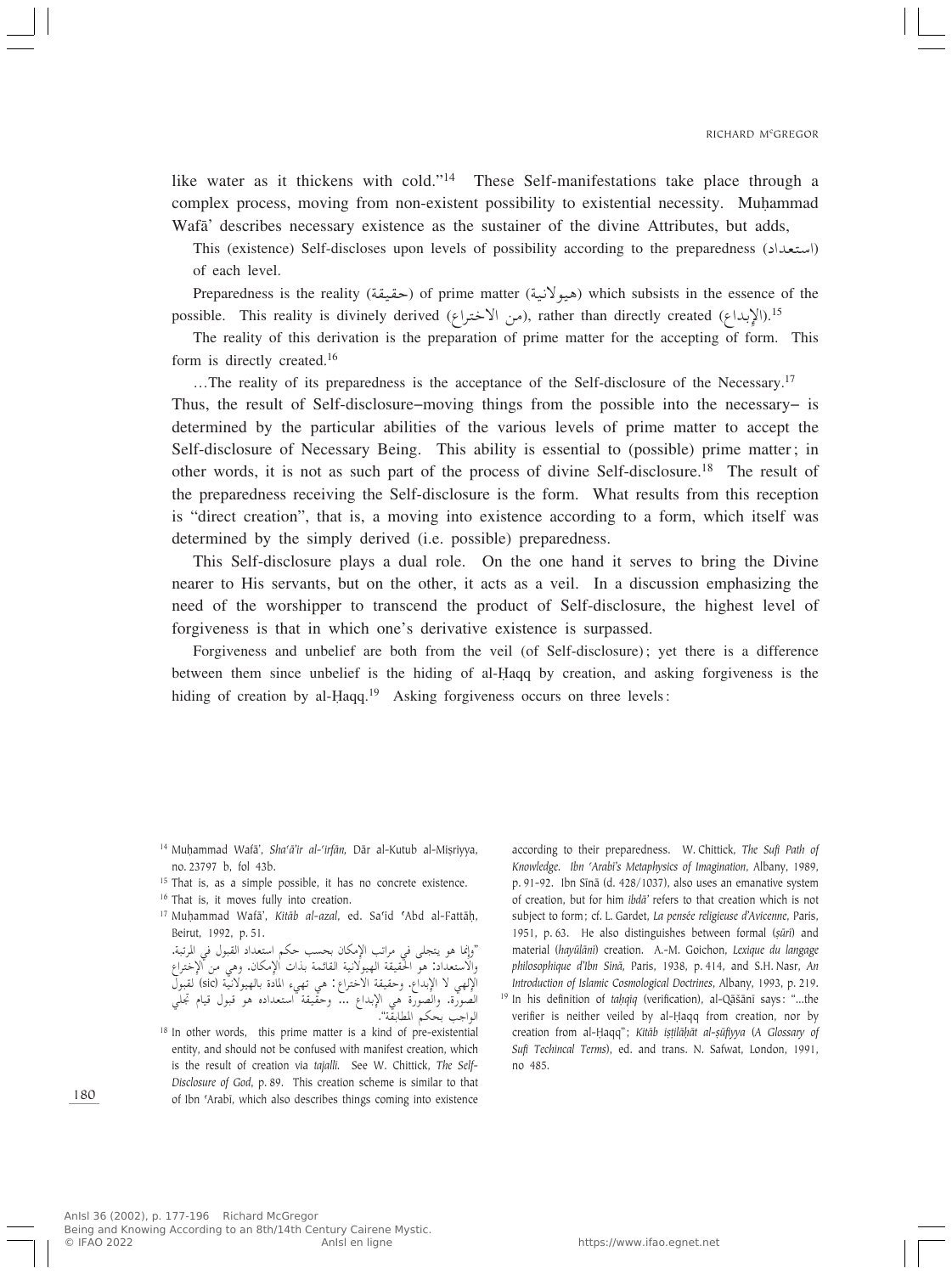1. By wearing down  $(2^{\circ})$  which is asking forgiveness essentially, and which is that no sign assists for the sensort and there is no astice to be hed of his (sum) being (dŁ√) persists for the servant, and there is no notice to be had of his (own) being.

2. By drowning (استغراق), which is asking forgiveness by the attributes, which is that the asker of forgiveness knows that it is he who has been forgiven.

3. By being veiled (استتار), which is asking forgiveness by the acts, which is that his being in things is by his Lord, and not by himself. $21$ 

Thus "unbelief" is essentially allowing creation to distract from the Divine, while "forgiveness" is allowing the Divine to distract the individual from creation. The three modes of asking forgiveness then, are the levels of existential rapprochement with the absolute Being. The highest level is one at which the servant's being is obliterated in his essence. The other levels entail an existential differentiation of the servant from his Lord.

Also, by serving as a link between created beings and God, *tajallî* provides potentially limitless knowledge. Human perception (إدراك)–like any other creation–is the product of a particular reception of Self-disclosure.

Without doubt, perception is the mirror of the unveiling of the Self-disclosure of knowledge in the known. So in perception manifests the known containing the Self-disclosure, without attaining quiddity…<sup>22</sup>

Every known thing has a locus which accepts its Self-disclosure at the time of reception, so its image manifests in it (the locus) as it (the locus) is then. It is said of this image, by virtue of this Self-disclosure, that it is a "possible occurrence".<sup>23</sup>

So by this, everything from the unseen reality has a position in perception able to receive its Self-disclosure by (God's) determination.<sup>24</sup>

Thus one's knowing a thing consists in accepting the Self-disclosure which engenders an image, according to its locus. This image is understanding. Although it is the result (at least initially) of a Self-disclosure, it remains only a non-necessary possibility. This determination is due to the receptive locus.<sup>25</sup> In the last line of the passage it is made clear that all things in the realm of the unseen truths are potentially subject to becoming a Self-disclosure.

<sup>20</sup> The Dār al-Kutub ms, 28b, has استهلال (beginning or opening) here which would seem to be a copiest's mistake. By this wearing down the mystic's carnal soul may be controlled, so that his spirit (rūh) can rise upwards; cf. L. Massignon, The Passion of al-Ḥallāj III, trans. H. Mason, Princeton, 1982, p. 347.

<sup>21</sup> MuÌammad Wafæ', *Sha©æ'ir al-©irfæn*, al-Maktaba al-Azhariyya (Cairo), Majæmî© 1076, Zakî: 41313, fol 142b. "المغفرة والكفر ماخوذان من الستر و [ك. الترقي /ز. التوقي (؟)] و بينهما<br>نسو الإرباني سوارتها السابل

فرق لان الكفر تغطية الحقّ بالخلق و المغفرة تغّطية الحلق بالحقّ والاستغفار على تلاب مراتب استهلاك وهو استعفار الدواب وهو الله عليهي للعبد اثر<br>الحريكي - مسائل عليه الله عليه المستعلل العليه العليه العليه عليه ولا لكونه خبر الثاني استغراق وهو استغفار الصفات وهو ان للمستغفر شعور انه مغفور له والثالث استتار وهو استغفار افعال وهو كونه في الاشيا بربه<br>لا ينفسه..."

<sup>22</sup> That is, to know of a Self-disclosure, rather than to know or simply see a Self-disclosure.

- <sup>23</sup> Ibn Sīnā uses the Hadith in the same way. See A.-M. Goichon, *Lexique*, nos. 136, 64.
- <sup>24</sup> MuÌammad Wafæ', *Kitæb al-azal*, p. 38-39.

" الإدراك : مرآة انكشاف تجلي العلم بالمعلوم من وراء امتناع الإثبات. فيظهر<br>. مراه الكساف جلي العلم بالمعلوم من وراء المسلمين.<br>مسلم المسلم المسلم فيه المعلوم مستملا بالتجلي لا يحصون الماهيه ... فما من معلوم إذ وله<br>محل قابل لتجليه عند المقابلة فيظهر مثاله فيه على ما هو به. فيقال على<br>محل النائية هذا المثال، بحكم هذا التجلي: بحادث ممكنا. فعلى هذا، فما من حقيقة هذا المثال، بحكم هذا التجلي: بحادث ممكنا. فعلى هذا، فما ه<br>غائبة إِلا ولها مرتبة في الإدراك، مستعدة لقبول تجليها بالتعيين."<br>...

<sup>25</sup> This recalls our earlier discussion of preparedness, and Ibn 'Arabī's claim that Self-disclosure takes form according to the والتجلي… لا يكون أبدا إلا بصورة" :disposition of the recipient استعداد المتجلى له" (*Fuṣūṣ al-ḥikam*, p. 61).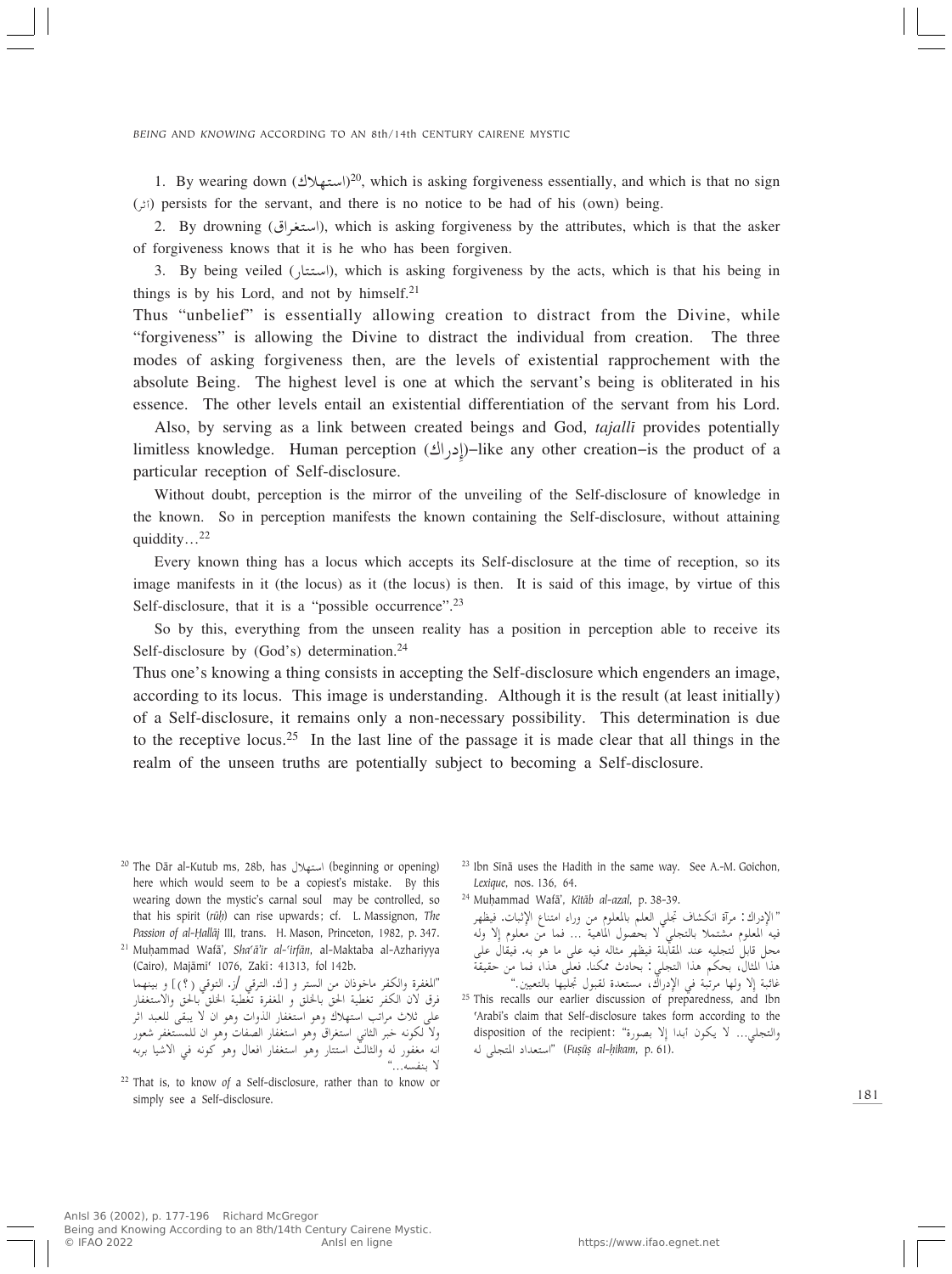As for Self-disclosure as an active creative principle, the following passage provides an example of its use specifically from the perspective of the creation of the intellects and material beings. The technical terms used would reward closer analysis, but such an exercise will have to wait for another study. The general message, however, is first that God, through His aspect as the Encompassing Intellect, moves by *tajallî*, to give rise to form, which itself is the reception of an absolute. From this form are generated the souls and the (necessary) intellects, which are the progenitors of humanity. From here Muhammad Wafa' goes on to restate the creative descent according to a neoplatonic model. Here the First Intellect is described as engendering the souls and intellects within the absolute Soul, or the spiritual world, giving rise to creation in all its varieties. The passage begins as follows:

When the Essential Will turned towards creating the form of all-encompassing Knowledge, It originated through Self-disclosure, with respect to the form of intellected encompassment, absolute receptacles (to receive) the encompassing influences in various particular ways. That Will gave to the form of knowledge–through its receptacles for divine origination, in this respect–intellects as fathers and souls as mothers, like Adam and Eve.<sup>26</sup>

Thus the entity knowledge, through its essential disposition, receives from the exitentiating Will the specifics that are intellects and souls. Within the physical realm, each of these,

established the form of itself and the multiplications of the individuals (constituting) its species within the comprehension of its genus, like the plants in their morphological differentiation and in their variety of taste, smell and touch, beyond what the human imagination may conceive.

Within this existential drama the First Intellect<sup>27</sup> gives rise to the absolute principle (in this case) of souls and intellects, located in the absolute Soul.<sup>28</sup> These principles function as the "seeds" for each particular subsequently created.

If this is understood, then we say, according to similitude, that the First Intellect as the first fatherhood originates intellects and souls in the absolute Soul. Each of these (intellects and souls) is an absolute in itself, and the encompassing of their species and genera is like the seed of the plants. If it brings out its branches, leaves and fruit, then its particular form appears in its very fruit, which is its unique and ultimate level.

Thus the fruit, or the various things in creation, are in some sense the fulfillment of their principles in the Universal Soul. Muhammad Wafa' then moves to the question of humanity, and its variety in intellect and soul. We saw above that the principles of intellect and soul are unitary and undifferentiated in the First Intellect, and that the fathers and mothers in the absolute Soul constitute differentiation. Our intellects may share a common source, but they have different fathers and mothers, representing different predispositions to receiving the creative Self-disclosure.

when It considered Itself. The resulting First Intellect is the primary creative principle.

<sup>27</sup> The First, or Primary, Intellect in traditional neoplatonic philosophical cosmology is the first thing the Divine thought

<sup>28</sup> The Universal Soul is located below the First Intellect, from which it receives the creative emanation.

<sup>&</sup>lt;sup>26</sup> Ibn 'Arabī uses the terms father and mother in much the same way, yet in a less philosophical context. W. Chittick, *The Sufi Path of Knowledge*, p. 142.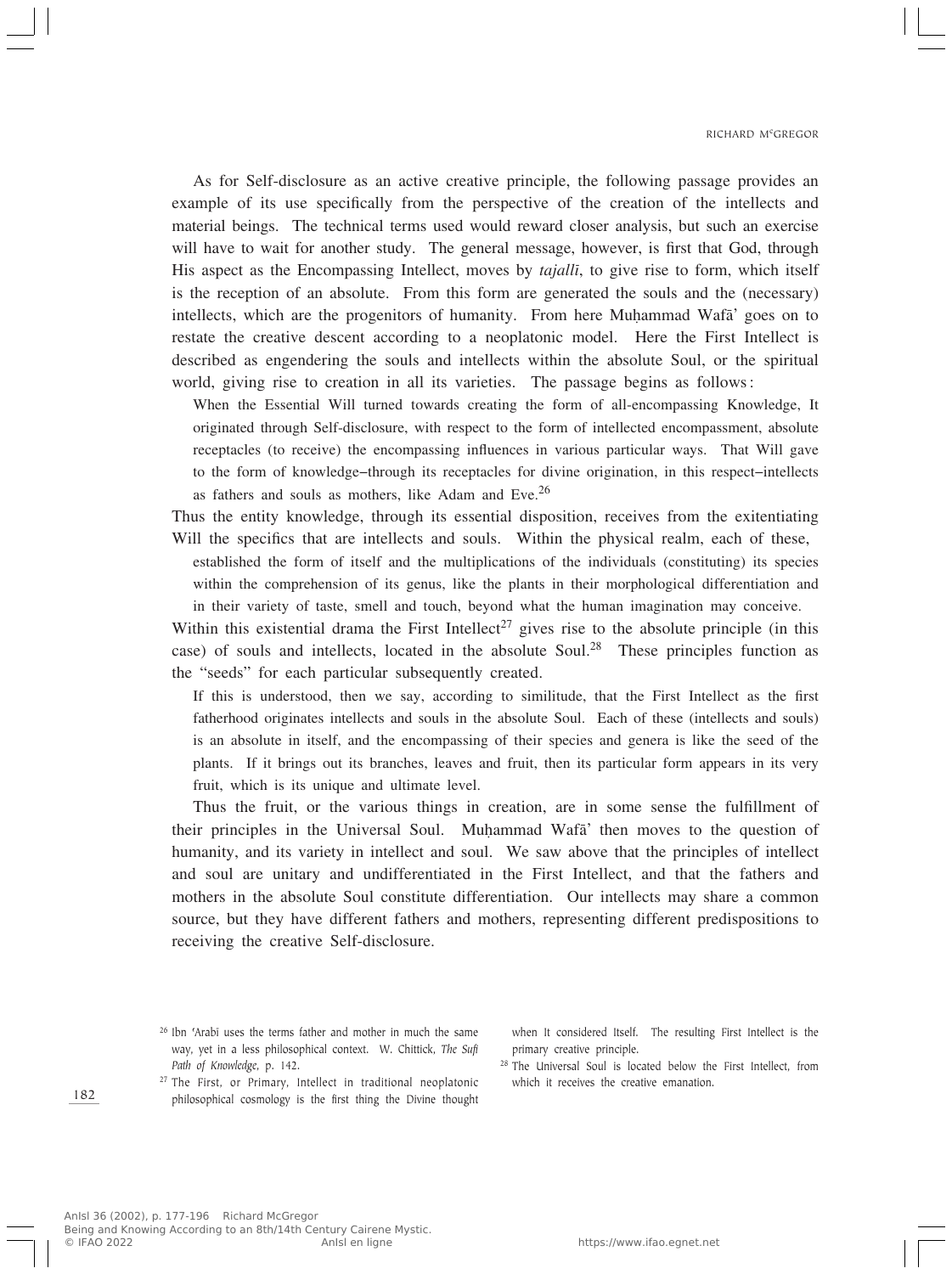When the fruit of the whole is the children of Adam, all of them (the fruits) are based upon intellect and soul, being the fruit of diversity. And the fathers and mothers which were from the divine Self-disclosure are the creators and originators. Every tree is (from) a seed of their fruit, a root of their tree. Thus, the world occurred in its form with innumerable faces, and inexhaustible (divine) help. So each intellect judges the world by the form which has occurred in it, like... the viewpoints of the creeds and the sects<sup>29</sup> according to the differences of their conceptions.

This is the existential blueprint for God's progressively differentiated Self-disclosure, yet also possible is a "perfect intellect" which offers a mystical return to the unified.

In various spheres and horizons, each (sect) knows its own *salat* and praise, but the perfect intellect is the seed of the fruit of the encompassing tree of all roots and divisions. Vision does not know this face (of the perfect intellect), yet it knows all visions. As is said, "is it not He who encompasses all things?" (Q.  $41:54$ ).<sup>30</sup>

The world thus occurs in an endless variety, yet the perfect intellect knows these forms within itself. It knows these forms are not inherent, but derived ultimately from God's Will. This unitive perspective is possible only within the existential framework, based on divine Self-disclosure, laid out above by Muhammad Wafa'.

#### The Pre-Existential and the Everlasting

A peculiar set of concepts which MuÌammad Wafæ' develops is that of *azaliyya* (preexistence) and *abadiyya* (everlastingness). Although he does not take up the wider philosophical or theological questions of time in his writings, Muhammad Wafa' nevertheless addresses this pair of ideas on more than one occasion. In one instance, the two are distinguished categorically:

Know that the encompassing Throne is that below which is the likeness of everything. It has two sides to it: a side of Omniscient-Merciful-Necessary-Pre-existence (أزلية واجبية , حمانية عالمية), and a side of All-Hearing-Compassionate-Possible-Everlastingness (احيمية ممكنية سميعية ابدية). The first is by knowledge and the second is by perception  $(2^{\text{N}})$ .<sup>31</sup>

These two sides might be awkwardly named, but the essential point is that the Pre-existential is distinct first because it is "necessary", while the Everlasting is of the "possible" realm. We have here the distinction between contingent beings; one class (intelligences and angels)

<sup>29</sup> Compare this to Ibn'Arabī's position that the servant sees God in the form of his own (predisposed) belief. *Fuṣūṣ al-ḥikam*, ed. A. ʿAfīfī, Beirut, 1946, p. 121: "فم رفع الحجاب بينه وبين ."فراه في صورة معتقده<br>من المقدا

<sup>30</sup> Muhammad Wafā', *Nafā'is al-'irfān*, al-Maktaba al-Azhariyya, Majāmī<sup>c</sup> 1076, Zakī 41313, fol 100a:

"لما توجهت الارادة الذاتيه لوضع صورة العلم المحيط بما لا يتناهى اخترع UOÞUŠ« «dŁu\* UOK qЫu tOLKF« WÞUŠô« …—u tłË s- vK−²« ÷dHÐ من وجوه متميزات بجهات محصوصات فاعطت صوره العلم في قوابلها<br>بالحرف بالاستقلال بالابداع الالهي من هذا (هذه: read) الوجوه عقولاً آبا ونفوساً امهات كادم<br>مستقل المستقل وحوي وكلا وضع صورة نفسه وتكثرات اشخاص نوعه في احاطة جنسه حالنبات في تقريع أصله وتنويع دوقة وسمة ولمسة أني عير ذلك عا يصين<br>مستقبل المستقبل عنه تصور عقل البشر وحدسه فاذا فهم هذا فنقول على فرض المثلية ان العقل الاول في الابيه الاوليه ابدع في النفس الكليه عقولا و نفوسا فكان كلا منها كليا في نفسه واخاطه نوعه وجنسه كحبه النبات ادا اخرجب<br>. عصنها وورقتها وابرزک تمریها آثاثت صورتها الحاصة لها فی عین تمریها<br>سال سالمان این این این این کار وهي المرتبه الغاية لها فلما ان كانت بنو ادم ثمرة الشجرة الجامعة كان كل<br>مستقلها من المستقل المستقلة منها قاما بعض وتقس وهي تمره وجه من الوجوه المنوعة والآبا والأمهاب<br>المستخدمات العامل الله لتي كانت عن التجلي الألهي مخترعة ومبدعة وكل سجرة لب يمريها أصل<br>مستقل السلسلات سجرتها فحصل العالم بصورته في وجوه لا يتناهي عددا و لا يتعد مددا<br>د∕ار سال محصل العالم بصورته في وجوه لا يتنامي فكل عقل يحكم علي العالم بصورة ما حصل فيه... كوجوه الملل والنحل<br>باس بوزن مع ساس حمدان : على احتلاف تصوراتها و تنانت في ساير الافلاك والافاق كل قد علم صلاته<br>من المسلمان المسلمان و تسبيحه و العقل الحامل هو لب تمره السجرة الخيطة في جامع الأصول<br>∠ا وكل فصل مفصول وهذا هو الوجه الذي لا تدركه الابصار وهو يدرك وتل قصل مفصول وهذا هو الوجه الذي<br>الابصار وكما قال الا انه بكل شي محيط".<br>احدا دورا ، با با با با حد حدا :

<sup>31</sup> Muhammad Wafā', *Sha'ā'ir al-'irfān*, Dār al-Kutub, fol 33b.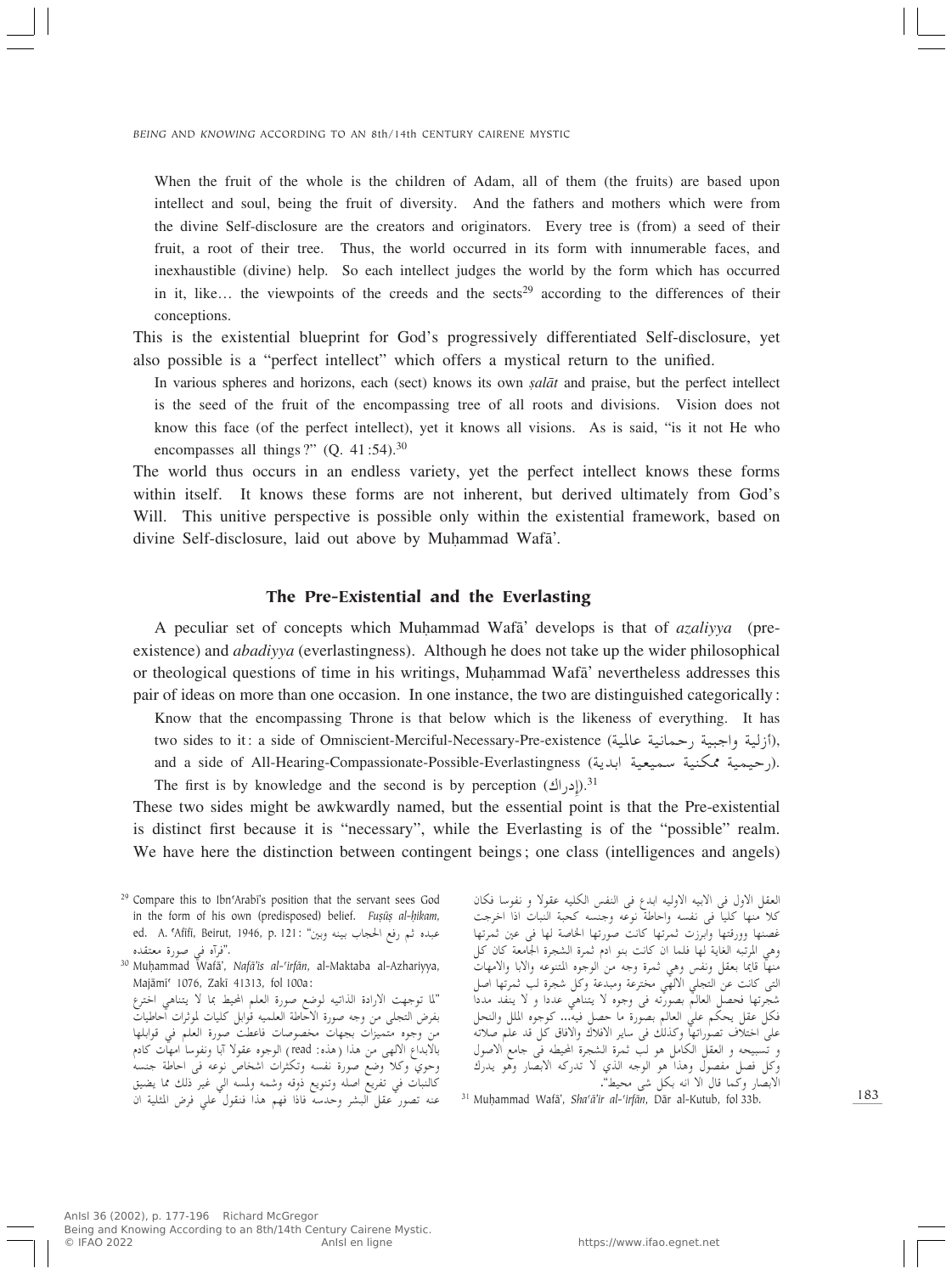is necessary, while the other (sublunary bodies subject to decay) is contingent<sup>32</sup>. As is clear from the other adjectives provided, God "knows" everything before creation, and He "hears" everything in time after creation. The second side of the Throne, the contingent, is fully within time. The same kind of temporal/existential distinction is made elsewhere by our author. We read: "Pre-existence is encompassing in oneness, while Everlasting is encompassing in plurality... The first is by necessity while the second is by possibility."<sup>33</sup> Pre-existence is thus understood to be in the realm of God's necessary attributes, while Everlastingness is the corollary present as temporalized individualization.

In a further elaboration, Muhammad Wafa' introduces an inverse relationship. He describes each element as a dimension of the other:

What is interior to the Pre-existent is what is manifest in the Everlasting; and likewise the opposite. None other than the servant appeared in the Everlasting, yet his opposite was hidden in him. None other than a Lord appeared in the Pre-existent, while that which was hidden was the form of the first (i.e. the servant). Thus, that which appears because it was hidden, was hidden because it appeared.<sup>34</sup>

These brief remarks are the extent of the substantive discussion in the sources. However, there are a few observations we can make. It is clear that the two aspects, the Pre-existent and the Everlasting, function as the necessary and the possible (or divine and human) realms. The aim of the last passage however is to highlight the link between the two. The created servant appears in the Everlasting created realm, but he is, at the same time, the possessor of "his opposite". This opposite is an existential opposite, a Lordly potential. Likewise, the Lord's standing in Pre-existence contains within it its opposite, a potential servanthood. This elaboration goes beyond the philosophical treatment–at least that developed by Neoplatonists like Ibn Sînæ. The linking, or resolution, of the two aspects represent Muhammad Wafa<sup>"'</sup>s turn once again to the "unity of being" for perspective.

### Spiritual Anthropology

For Muhammad Wafa', the nature of humanity must be understood as at once having its source in the Divine, yet being a manifestation of one particular aspect of God: the Name al-Rahmān (the Merciful). Like Ibn 'Arabī, Muhammad Wafā' attributes to Adam a share in the Divine Names. In the *Sha'a'ir al-'irfan* we are told that in the spiritual realm, before creation of the material world, Adam was not simply taught the names of things, but was himself the product of Divine Names: "Know that humanity is a collection of the Lordly Names which were known by Adam in the spiritual realm of Malakūt, and which contain both essential realities and particulars, and thus are the strongest links  $($ رقائق $)$  (to God)…"<sup>35</sup>

<sup>34</sup> Muḥammad Wafā', *Sha'ā'ir al-'irfān*, Dār al-Kutub, fol 38b. See also fol 50b.

"الذي بطن في الازل هو ظهر في الابد والعكس فما ظهر في الابد غير عبد وبص فيه عجسه وما طهر في ادرل عير رب والدي بص سحل ادول<br>زياريا فما ظهر من حيث بطن بطن من ّحيث ظهر'

قما صهر من حيث بصن بصن من حيث صهر<br><sup>35</sup> Muḥammad Wafā', *Shaʿā'ir al-ʿirfān*, Dār al-Kutub, fol 27a, b.

<sup>32</sup> See S.H. Nasr, *An Introduction of Islamic Cosmological Doctrines*, p. 198.

<sup>&</sup>lt;sup>33</sup> Muḥammad Wafā', *Sha'ā'ir al-'irfān*, Dār al-Kutub, fol 50b.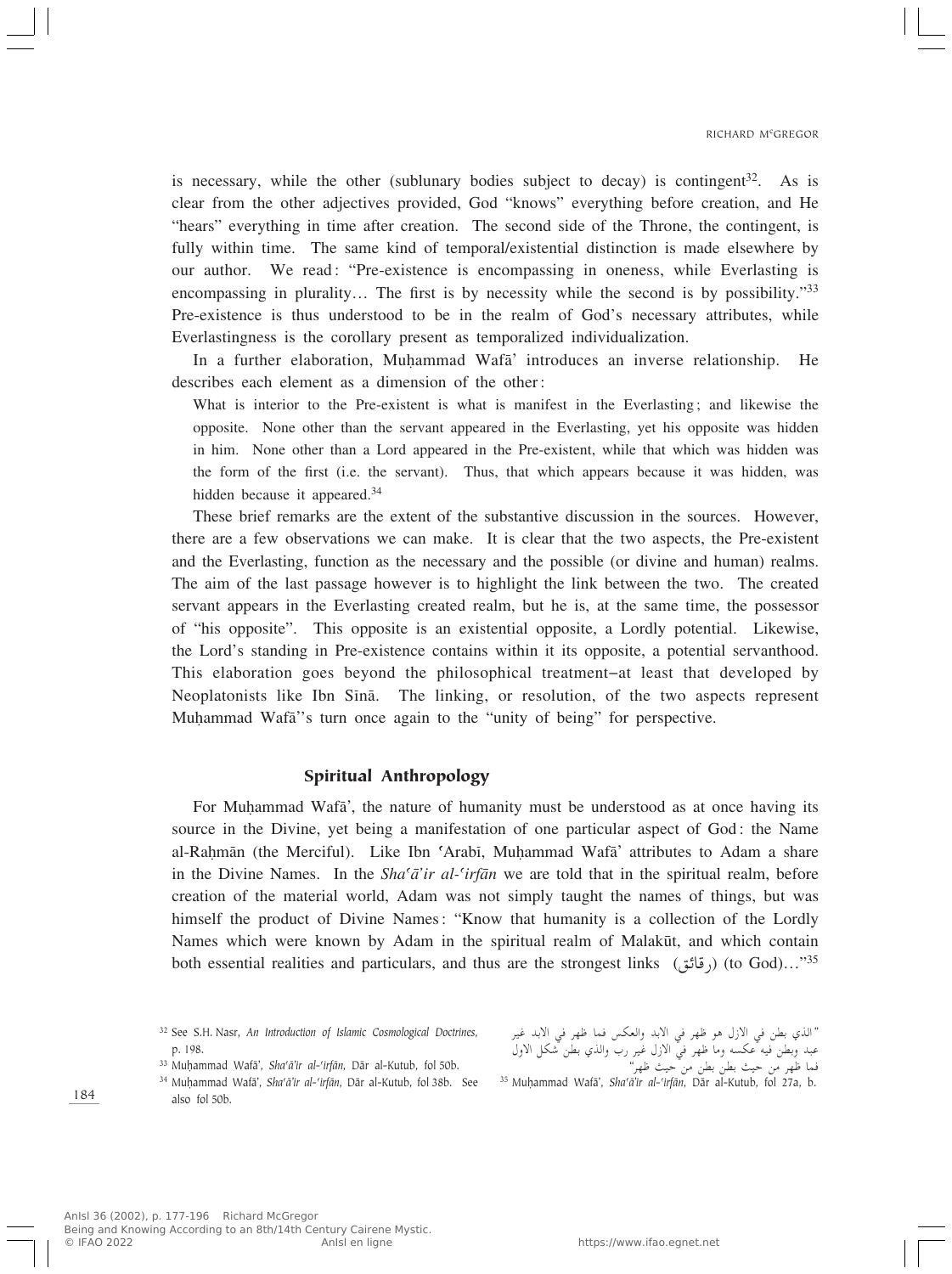Ibn ©Arabî, in a different context, also assigns Divine Names to Adam: "God created Adam upon His own form. Hence He ascribed to him all His Most Beautiful Names."36

Muhammad Wafa' goes on to single out the name al-Rahman as the source of humanity's spiritual reality. First, the act of creating is tied to al-Rahmān: "Knowledge and the known, creation and the created, origination (تكوين) and becoming ( $\zeta$ كون); the first pair is (engendered) by God, the second by al-Rahman, and the third is by al-Haqq" $37$ . However, not only is al-Rahman the source of creation and the created, it is the Divine aspect which is immediately accessible and linked to mankind. We are told,

God is the unseen of all things, and everything is identical  $(4\mu\omega)$  with Him… for the absolute Unseen only appears as identical (to something), either by Self-disclosure or act or likeness or composition… "Your Lord creates and chooses what He wills; they have no choice in the matter." (Q. 28:68) But when the lights of the knowledge of (divine) Presence burn the perceiving sense, it sees the unseen of all things in its essence (i.e. God). "Say: None in heaven or on earth knows the unseen except God." (Q. 27:65) Humanity is the couch ( $d_{rel}$ ) of al-Rahmān; in gnosis is the extinction of man and the subsistence of al-Rahman. Al-Rahman is the source ( $\omega$ ) of the unseen of everything…<sup>38</sup>

Thus, by its faculty of gnosis, humanity may see the unseen. It is by being the couch of al-Rahmān (i.e. the receiver of the divine Self-disclosure) that mankind attains this perspective. It is as a mode of al-Rahmān (the Eternal, the Necessary) that the individual is more than simply one who is in heaven or on earth (the created, the possible).

This same spiritual anthropology is echoed in Muḥammad Wafā"s comments on the veils of creation. He describes a striping away which leads from humanity to the Divine. A passage from the *Sha<sup>c</sup>a'ir* makes on this point:

The interior (باطن) of the heart is the mirror of al-Haqq and the site of sincerity; and he to whom his Lord makes Himself known his heart is turned toward Him (قلبه انقلب إليه); and in it<br>(bis heart) see Self lied web the Unkter of Wis to the part is it are see Consul (the meaning) of (his heart) are Self-disclosed the lights of His truth, and in it are confirmed (the meanings) of the signs of His creation.<sup>39</sup>

In the section quoted, the essential connection between an individual and God is recast in physical terms. The perception of this Divine presence within oneself allows an understanding which is beyond the normal perspective of a created being. It is by the existential link between the Divine and humanity–usually described as a process of Selfdisclosure–that one may share in God's knowledge. This dynamic appears to go both ways, that is, downwards into creation, as well as upwards. We read: "the heart of the gnostic

<sup>38</sup> Muhammad Wafā', *Sha'ā'ir al-'irfān*, Dār al-Kutub, fol 48a:

The term 'ayn may signal a number of different meanings, including eye, entity, essence, source, or "identical with". The tension between extinction and subsistence is a classical sufi distinction.

<sup>39</sup> Muhammad Wafā', *Sha'ā'ir al-'irfān*, al-Maktaba al-Azhariyya, fol 154a.

<sup>36</sup> W. Chittick, *The Self-Disclosure of God*, p. 276.

<sup>&</sup>lt;sup>37</sup> Muḥammad Wafā', *Sha'ā'ir al-'irfān*, Dār al-Kutub, fol 41b.

<sup>&</sup>quot;الله غيب كل شي و كل شي عينه... فان الغيب المطلق لا يظهر ابدا الا بعين أما بالتجلي و أما بالفعل أما بالتمثل وأما بالتركيب... ومتي حرق نور<br>الطاح الله عليه المستقل بعين اما بالتجلي و َّ اما بالفعل َّاما بالتمثل واما بالتركيب... ومتى حرق نور العلم اللدني نظّر (ز.بصر) الحس المدرك راى غيب كل شي في عينه قل<br>ا\ لا يعلم من في السنوات والأرض العيب الا الله والأنسان سرير الرحمن<br>من السنة من الأحداث عبد السنة وفي العرفان فناً الانسان وبقا الرحمن والرحمن عين غيب كل شي".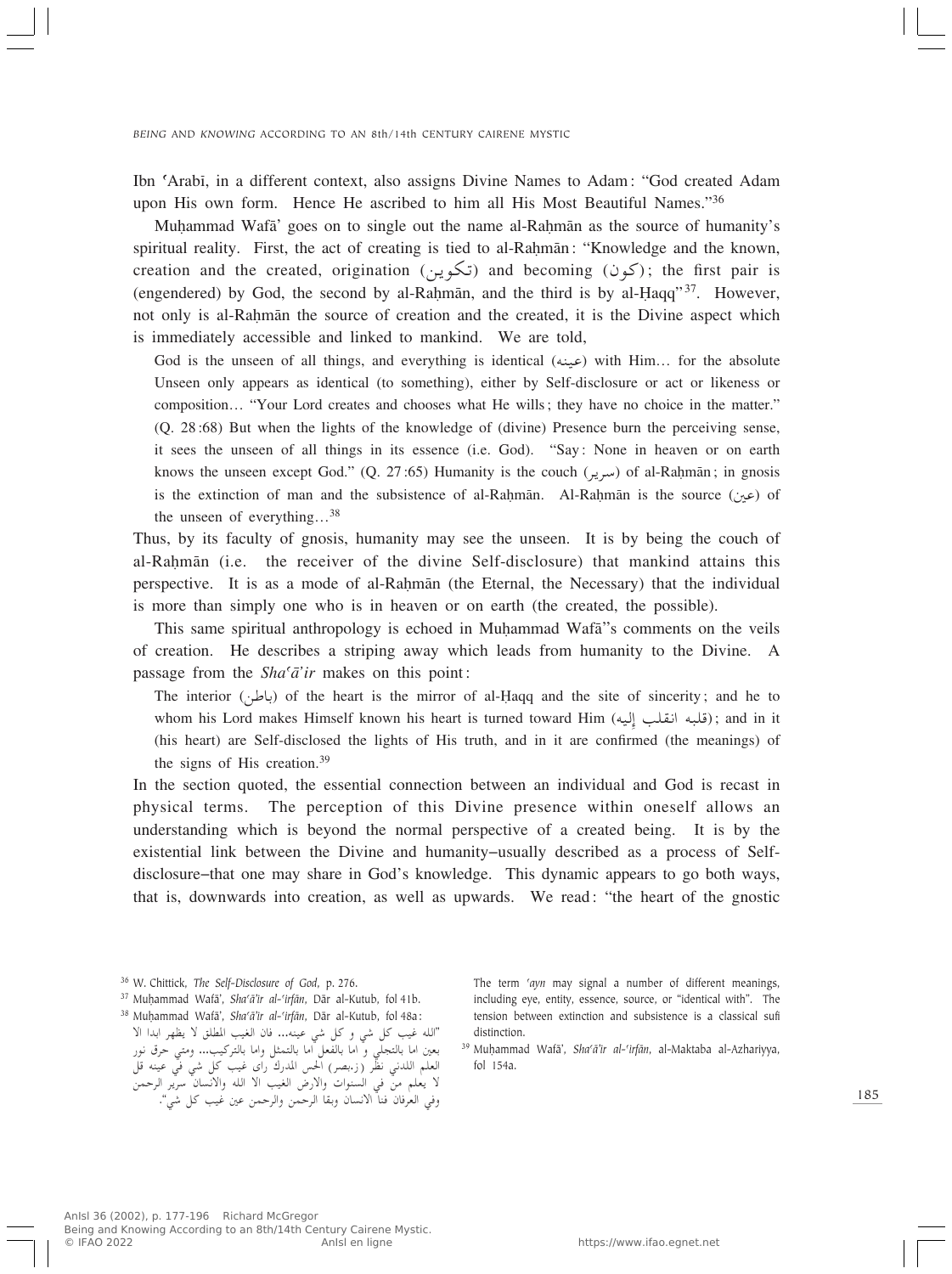is the Pen of al-Rahmān, by which He writes upon the Tablet of possibility what is, and what has been".<sup>40</sup> Although brief, this passage clearly points to the heart as a tool used in the process of creation, that is, the process of divine Self-disclosure. Note also the association once more between al-Rahmān and creation.

This essential link between God and humanity has implications for the latter's selfknowledge. In short, humanity's knowledge of self is also knowledge of the Divine:

He who finds the reality (حقيقة) of God's secret has found his heart, and he who knows it (his heart) knows his Lord, and he who is ignorant of it (should know) "there is no power except in God".  $(Q.2:165).^{41}$ 

This is of course an often repeated idea in the work of Ibn 'Arabi, as it is for Muhammad Wafā'. However, knowledge may be described in a rather different way. Muhammad Wafa' more than once speaks of the individual as the source of his own knowledge: "What unveils to you is your own known (things), from you and to you–at every level according to its measure..."<sup>42</sup> In the same vein is the following comment on gnostics and verifiers:

 $\pi$ The gnostic is identical (5 $\infty$ ) with his gnosis, and the verifier is the reality of what he realizes (المحقق حقيقة ما حققه). Commensurate with the witnessing of perfection and completion is the line of the primary of the primary of the primary of the primary of the primary of the primary of the primary of the primary of love of the witness for what he witnesses. Commensurate with the sincerity of love is the realization of the lover in his beloved. Commensurate with realization is the manifestation of the Realized by virtue of what is realized to him by the source and by the sign. God is Allknowing and All-encompassing. It is He, in as much as He is it (هو بما هو هو هو)...<sup>43</sup>

Here the initial assertion that the verifier is himself the source of verification is subsequently shifted to point to the Divine as the ultimate source. According to this later emphasis, the gnostic is the source of his gnosis in as much as it is manifested to him through his sincerity of witnessing and love. In other words, it is by the fact that God may be found in himself that the gnostic or verifier may find his "own" gnosis and reality. The last sentence of the passage may therefore be better understood–be it awkwardly sounding–as "He (the gnostic) is Him, in as much as He is him".

"ونقول إن في العقل الشيء الناظر والأشياء المنظور إِليها هي واحدة".

<sup>43</sup> ©Alî Wafæ', *Kitæb al-masæmi© al-rabbæniyya*, Dær al-Kutub, fol 50a: ألعارف عين معروفه والمحقق حققه ما حققه وعلى قدر شهود الكمال<br>«حمل حرف حرف العالمية العالمية العالمية على العالمية حرف تعد والتكميل تكون محبة الساهد لمسهوده وعلي قدر صدق الحبة يكون حقق<br>المستقبل المول المستقبل المستقبل المستقبل المستقبل المستقبل الحب بلحبوبه وعلى قدر التحقق يحول طهور المتحقق بحكم ما حقق به<br>الماضا الله على حمل من عينا واثرا والله بكلٌّ شيء عليم انه بكل شيء محيط وهو هوْ بما هو هو". The last phrase appears also in the writings of 'Alī Wafā'. See his *Kitāb al-waṣāyā*, Paris, Bibliothèque nationale, no 1359, fols 48a, 104b.

186

<sup>40</sup> MuÌammad Wafæ', *Nafæ'is al-©irfæn*, al-Maktaba al-Azhariyya, fol 98b.

<sup>&</sup>lt;sup>41</sup> Muhammad Wafā', *Sha'ā'ir al-'irfān*, Dār al-Kutub, fol 22a.

<sup>&</sup>lt;sup>42</sup> Muḥammad Wafā', Kitāb al-masāmi<sup>c</sup> al-rabbāniyya, Dār al-Kutub, fol 2b:

unclear "لا ينكشف لك الا معلومك منك واليك في كل مقام بحسبه"<br>است علم العلم العلم العلم العلم العلم العلم العلم العلم علم علم العلم العلم العلم العلم العلم العلم العلم العل Al-Færæbî echoes this idea (which doubtless had earlier Greek roots) when he says: "In the intellect, the observing thing and the things observed are one." G. Anawati, *Études de philosophie musulmane*, Paris, 1974, p. 187.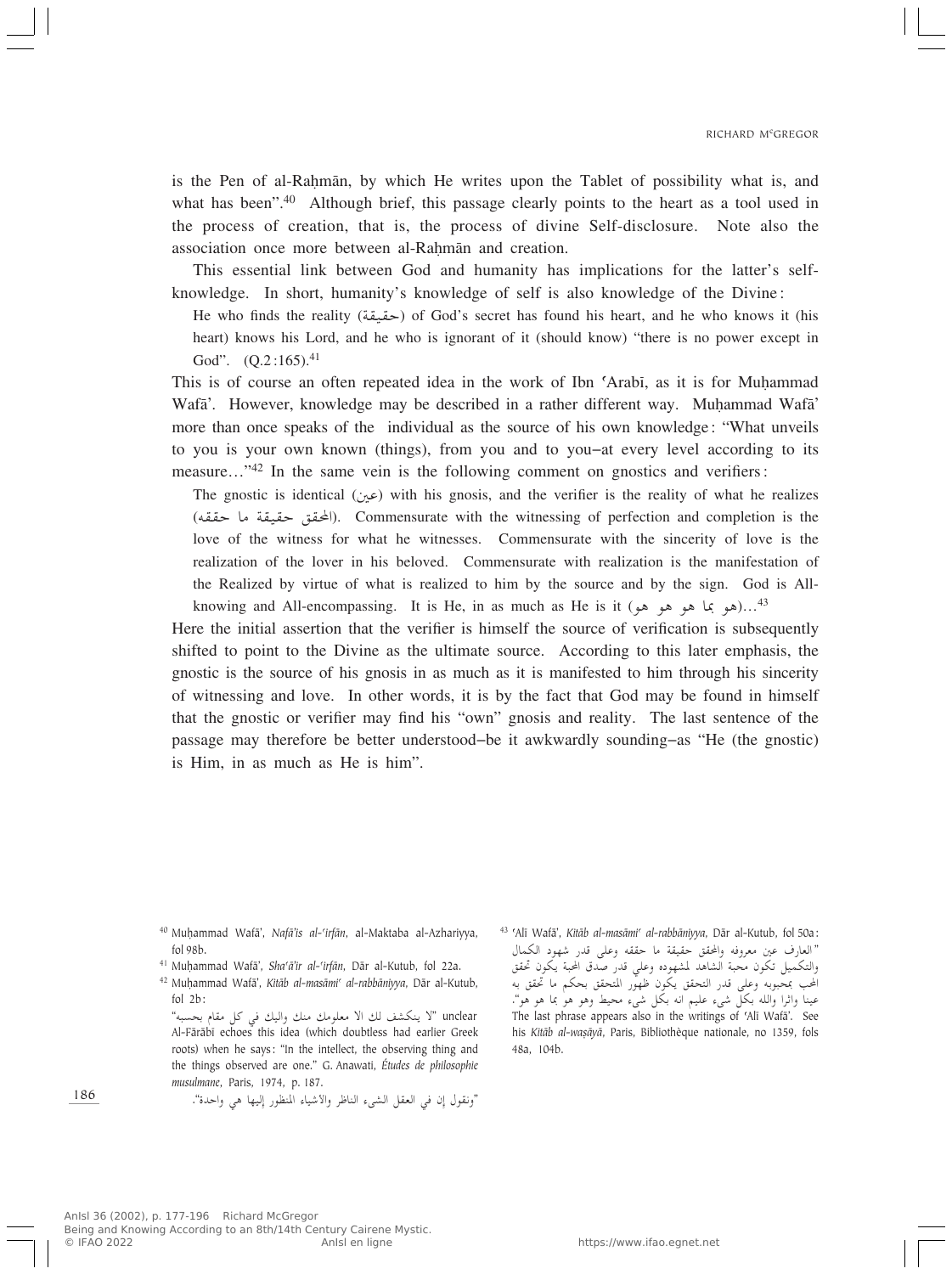### Cosmology

The question of how existence, in all its forms, is organized is important to any mystical or philosophical speculation. The ultimate order of things provides a structure within which all else must operate. In Muhammad Wafa<sup>7</sup>'s thinking however, cosmology is much more than a simple accounting of stars and spheres; it includes the human being.

As we saw earlier, Muhammad Wafa' was no stranger to the Neoplatonic understanding of the universe which was headed by the First Intellect, followed by an absolute Soul.44 However, this cosmological system was not the one earnestly or systematically adopted by him. Instead, he focused on a cosmology which recognized three worlds–the world of omnipotence (*jabarūt*), the world of sovereignty (*malakūt*) and the corporeal world (*mulk*). Despite similarity in terminology, this was not exactly the system adopted by Ibn 'Arabi, since the latter held, in at least one important discussion, *jabarūt* to be an intermediary world between the worlds of *mulk* and *malakūt*.<sup>45</sup> It is interesting to note, however, that al-Qæshænî's definitions of the three worlds, a century later, are in line with those of Muhammad Wafa<sup>' 46</sup> As we shall see, Muhammad Wafa' has a number of ideas play out in his descriptions of the cosmos.

In one cosmological model Muhammad Wafa' describes a universe, each part of which has its own ruler. The focus of this model is, however, the human form which becomes a microcosm of the larger cosmology. We are told,

The world is divided into two: the world of spirits ( $\zeta$ رواح) and the world of bodies. Then it is divided into four branches: spirits of prophethood, angelic spirits (أرواح ملكية), spirits of jinn,<br>مصطلحه المسلمان المسلمان المسلمان المسلمان المسلمان المسلمان المسلمان المسلمان المسلمان المسلمان المسلمان المس and the Adamic forms. The First Intellect is the father of the spirits of prophethood, like Adam is the father of the human forms (أبو الأشباح), and likewise Gabriel<sup>47</sup> is the father of the angelic spirits, like Iblîs (Satan) is the father of the jinn spirits. All that is of human form has a prophetic spiritual form manifesting to it and rising from it, commanding it and forbidding it, inspiring it, improving it and making it pious. To each Adamic form there are two associates (قوين), one is<br>considered the other line. These to a streach send if the considerational consideration angelic and the other jinn-like. These two struggle, and if the angelic triumphs over the jinnlike, then clearness is established in the water by the falling of the sediment, and the commanding prophetic spirit rises, and its image appears in him/it by manifestation–like the shape of the seer appears in the mirror. If it conquers the jinn, then its affinity is close to the angelic, but if it is far, then it is Satanic and muddiness that prevails. Sight is then veiled and communication is

include Ibn'Arabī himself. In this model *jabarūt* functioned as a *barzakh*–and Imaginal realm–between *mulk* (the apparent world) and *malakūt* (the unseen world of meanings). See Chittick's *The Self-Disclosure of God*, p. 259-260, and *The Sufi* Path of Knowledge, p. 282. Abū al-Ḥāmid al-Ghazzālī (d. 505/ 1111) held this view also. See Tj. De Boer, L. Gardet, *EI<sup>2</sup>*, *s.v.* "©Ælam", I:349-352, and F. Jabre, *Essai sur le lexique de Ghazali*, Beirut, 1985, p. 46, 256, 257.

<sup>46</sup> Al-Qāšānī, *A Glossary of Technical Terms*, entries 284, 285, 286. <sup>47</sup> In the *Nafā'is al-'irfān* text, Gabriel is replaced by Jabarūt.

<sup>&</sup>lt;sup>44</sup> In all the Wafa' writings however, there is no explicit mention of Aristotle or the Arab and Persian philosophers (e.g. al-Fārābī, d. 339/950, Ibn Sînæ, d. 429/1037) who used this cosmology, which saw the divine emanation take form as a series of spheres or intellects. For a concise description of this cosmolgy see P. Heath, *Allegory and Philosophy in Avicenna (Ibn Sînæ)*, Philadelphia, 1992, p. 37.

<sup>&</sup>lt;sup>45</sup> Ibn'Arabī, *Ișțilāḥāt al-șūfiyya*, p. 243 (text appended to Jurjānī's al-Ta'rīfāt, Cairo, 1938) describes Jabarūt thus: "According to Abū Țālib (al-Makkī), it is the world of Might (عظمة). According to most it is the median world." This "most" would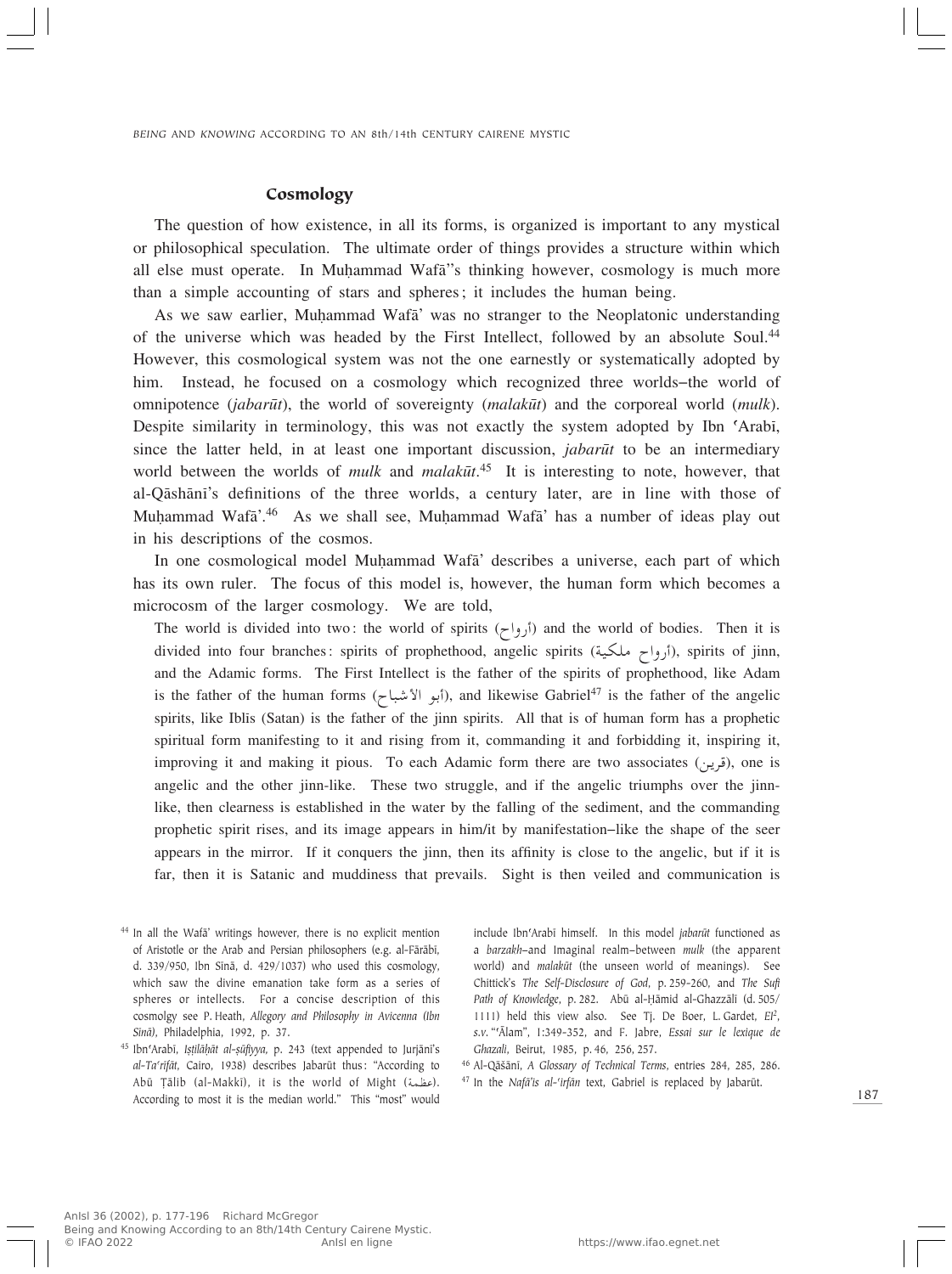cut, for "he to whom God does not give light, has none" (Q. 24:40). This Commanding Spirit is that which will settle the account of the servant on Judgement Day, and will reward him according to his acts, since, "your soul suffices to make an account against you" (Q. 17:14). He who knows himself, knows his Lord.<sup>48</sup>

This model–which is perhaps as soteriological as it is cosmological–has as its ultimate concern the fate of each "Adamic form", that is, the individual soul. In this system the First Intellect engenders the spirits of prophecy, which function as warners and moral aids to the soul. Despite this help, the soul becomes the battleground for the forces of Satan and those of Gabriel. The final lines of this passage, evoking the image of one's own soul standing as witness, provide a novel perspective on the oft-repeated hadith "he who knows himself knows his Lord". The implication is that if one wants to know God the keeper-ofaccounts, one need only know oneself.

All things may be divided between the necessary and the possible. The first category is engendered by God's Command, while the second is brought about by His aspect as Creator. (1) The Spirit of Command (روح الأمر) is from the treasury of the world of divine Power (قرار الأمر),<br>and in it the wasser of the Messeem determines itself thereal Self disclosure of the heavily Memes and in it the unseen of the Necessary determines itself through Self-disclosure of the beautiful Names and lofty Attributes… and the archangels by the Throne and the Seat and the Tablet and the Pen… (2) The Spirit of Creation (روح الخلق) is from the treasury of the world of (divine) Wisdom, and by it the bodily forms and spiritual shapes are determined; ... and these two are Mulk and Malakūt, and the world and the hereafter, and what is in them of things heard, seen and felt.<sup>49</sup>

Here Muhammad Wafa' has divided the cosmos into two, the necessary realm of God's Names and Attributes, angels etc., and the realm of possible created beings–whether seen or unseen. The lower realm consists of Mulk and Malakūt, while the higher will elsewhere be identified as Jabarūt. In a brief, but clearer, distinction between the three worlds, Muhammad Wafā' writes,

The world of command, the world of creation, and the world of becoming–these are Jabarūt, Mulk and Malakūt; charity, faith and submission; the reality of certainty, the eye of certainty, and the knowledge of certainty; need, poverty and needfulness. These three levels are the beginning, the end and the middle. $50$ 

Here the division of worlds is extended to mirror certain virtues, to distinguish between modes of spiritual insight. Another brief statement ties the three worlds directly to specific divine aspects:

The worlds are three: the world of Mulk, which accepts (قابل) divine Acts only; the world of  $M_{\text{old}}$ Malakūt, which accepts the divine Self-disclosures; and the world of Jabarūt, which accepts the divine Realities. The first is by Act, the second by Attribute and the third by Essence.<sup>51</sup>

<sup>49</sup> Muhammad Wafā', *Nafā'is al-'irfān*, al-Maktaba al-Azhariyya, fol 78a:

"روح الأمر من كنز عالم القدرة وفيه يتعين غيب الوجوب بالتجلي من اسماء<br>مصر الأمر حسنّي وصفات علي ومراتب اجل و... ملكيات الملا الاعلا بالعرشْ والكرسى

واللوح والقلم... وروح الحلق من النز العالم الحكيمة وبة يتغين ما فيه من<br>الأدراب الساب الاشباح الروحانيه والصور الجسمانية… وهما الملك والملكوت والدنيا والاخره ما فيها من مسموعات ومبصورات ومحسوسات".<br>في المعدات العاملية المعدات

<sup>51</sup> MuÌammad Wafæ', *Nafæ'is al-©irfæn*, al-Maktaba al-Azhariyya, fol 76b.

188

<sup>48</sup> MuÌammad Wafæ', *Sha©æ'ir al-©irfæn*, al-Maktaba al-Azhariyya, fol 154a, b, and MuÌammad Wafæ', *Nafæ'is al-©irfæn*, al-Maktaba al-Azhariyya, fol 76b.

<sup>&</sup>lt;sup>50</sup> Muḥammad Wafā', Sha'ā'ir al-'irfān, al-Maktaba al-Azhariyya, fol 150a.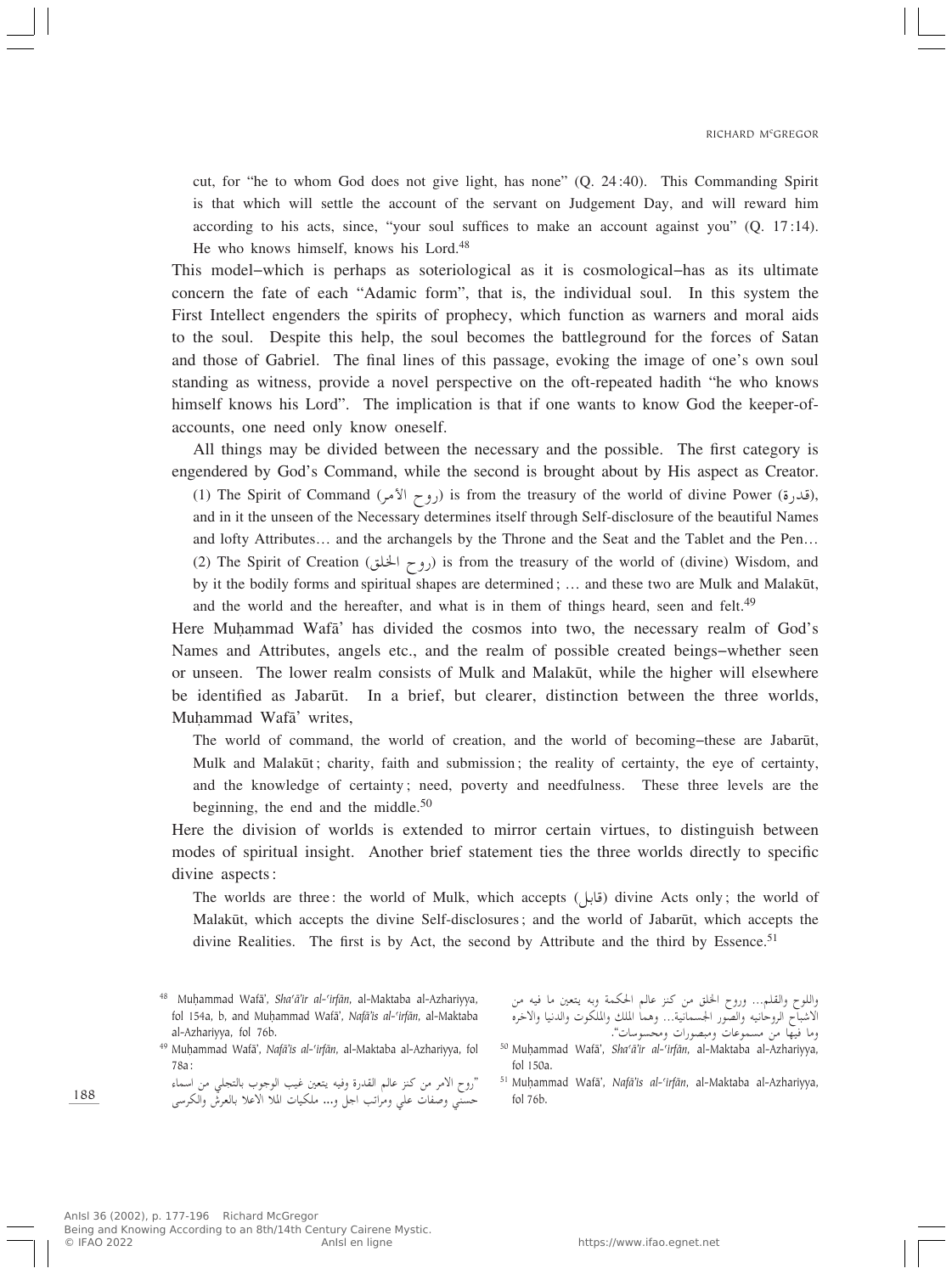The model here represents a simplified emanative scheme. The lowest world, that of Mulk, is the realm which exists by–or receives–only God's Act. Above that, Malakūt has received the less formal Self-disclosures, and above that in turn the world of Jabarūt represents the first step of emanation, that of the divine realities communicated essentially. Elsewhere the point is much the same, even though the terminology is reshuffled. In his *Kitæb al-azal*, Muhammad Wafa' writes: "Jabarūt is by the Essence and Attributes; the Malakūt is by the Names and the Named; the Mulk is by the tenuities and the moments."52 Here the Attributes are placed at the level of the Essence, with the successive level of Malakūt representing the Names and the Named. That the Attributes have now moved up to the Jabarūt signals an inconsistency, and the exact difference between the Names and the Attributes is not clear, yet the scheme of I. unknowable essence, II. general particularization, III. specific entities, remains clear.

Elsewhere MuÌammad Wafæ' supplies a more detailed account of the worlds, one which introduces their constituent elements. Of the three worlds,

… the first is the world of Jabarūt, which is the divine world, the second is the Malakūt, which is the spiritual world, and the third is Mulk, which is the world of formal soul. The first in Jabarūt is the divine world, and what reaches it does so at two bows'-length<sup>53</sup>. The second world is that of Malakūt which is the world of spirit, and what reaches it is "gabrielness" acquired through angelic inspiration descending upon the heart. "The sure Spirit came down with it to your heart" (Q. 26:193-194). The third is Mulk, which is the world of pillars (of the physical world), of the engendered. And what reaches it is the jinn, by the righteous Command...

The world of Mulk is centered in the body encompassing the four elements, which are water, fire, earth, and wind, from which are born the minerals, the plants, the animals and the (practical) reason used for the lives of people. The world of Malakūt is centered in the separated Spirit<sup>54</sup>, which encompasses the four substances: the intellect, the soul, the creative faculty, and the commanding Spirit. Present through these are the Preserved Tablet, the Pen, the Throne and the Seat. The world of Jabarūt is self-standing by encompassing the absolute Being, distinguished by the four (divine) realities: Knowledge, Life, true Existence and the encompassing Face–(all of which) descended (from this realm) by the Attribute, the Name, Light and Self-disclosure…<sup>55</sup> This description of the three worlds presents a progression from the most elemental, up to the spiritual substances, finally ascending to the eternal attributes of the Divine. There is here also an association of specific figures with each world: the Prophet (by two-bows'

- <sup>53</sup> Two bows'-length is either an allusion to Gabriel communicating revelation to the prophet Muhammad (Q. 53:9), or, as is more likely in this context, Muhammad's direct encounter with God.
- <sup>54</sup> That is, the divine Spirit, after it has been separated from the One, and has taken distinct (non-material) forms.
- <sup>55</sup> MuÌammad Wafæ', *Nafæ'is al-©irfæn*, al-Maktaba al-Azhariyya, fol 95a, b:

"الاول الجبروت وهو العالم الالهي والثاني الملكوت وهو العالم الروحان<sub>و</sub> والثالث الملك وهو العالم النفساني الصورى الاول بالجبروت وهو عالم الالهيّه

وأخاصل فيه أندي كان قاب فوسين والعالم التابي المكوب وهو عالم الروح<br>والحاصل فيه الجبريليه وهو المستفاد بالوحي الملكي المتنزل عن القلب نزل به الروح الأمين على قلبك و الثالث الملك وهو عالم الأركان والمتولدات<br>ما أو بالسياسية العالمية الأمين الأمين السياسية والحاصل فيه القرين الجان بالأمر الصالح... عالم الملك مركوز في الجسم<br>بار في الأحساس الأحساس العالمية المالية العالمية العالمية المحيط بالاجسام الاربع البسايط وهي المآء والنار والتراب والهوا المتولد عنها uJK\*« rUŽË ÊU ½ô« hý s- vAOF\*« qIF«Ë Ê«uO(«Ë U³M«Ë ÊbF\*« …uI«Ë fHM«Ë qIF« tFЗô« d¼«u'UÐ jO;« u¼Ë '—UH\*« ÕËd« v "ud- لفعالة وروح الأمر الموجود عنهم ( ) اللوح والقلم والعرس والحرسي وعالم<br>ما يستقط في المستقط السياسي الجبروت قيوم في احاطة الوجود المطلق المتميز بالحقايق الاربعة العلم والحياة<br>" والوجّود الحقّ والوجه المحيط المتنزل بالصّفة والّاسم والنّور والتجلي"

<sup>52</sup> MuÌammad Wafæ', *Kitæb al-azal*, p. 74.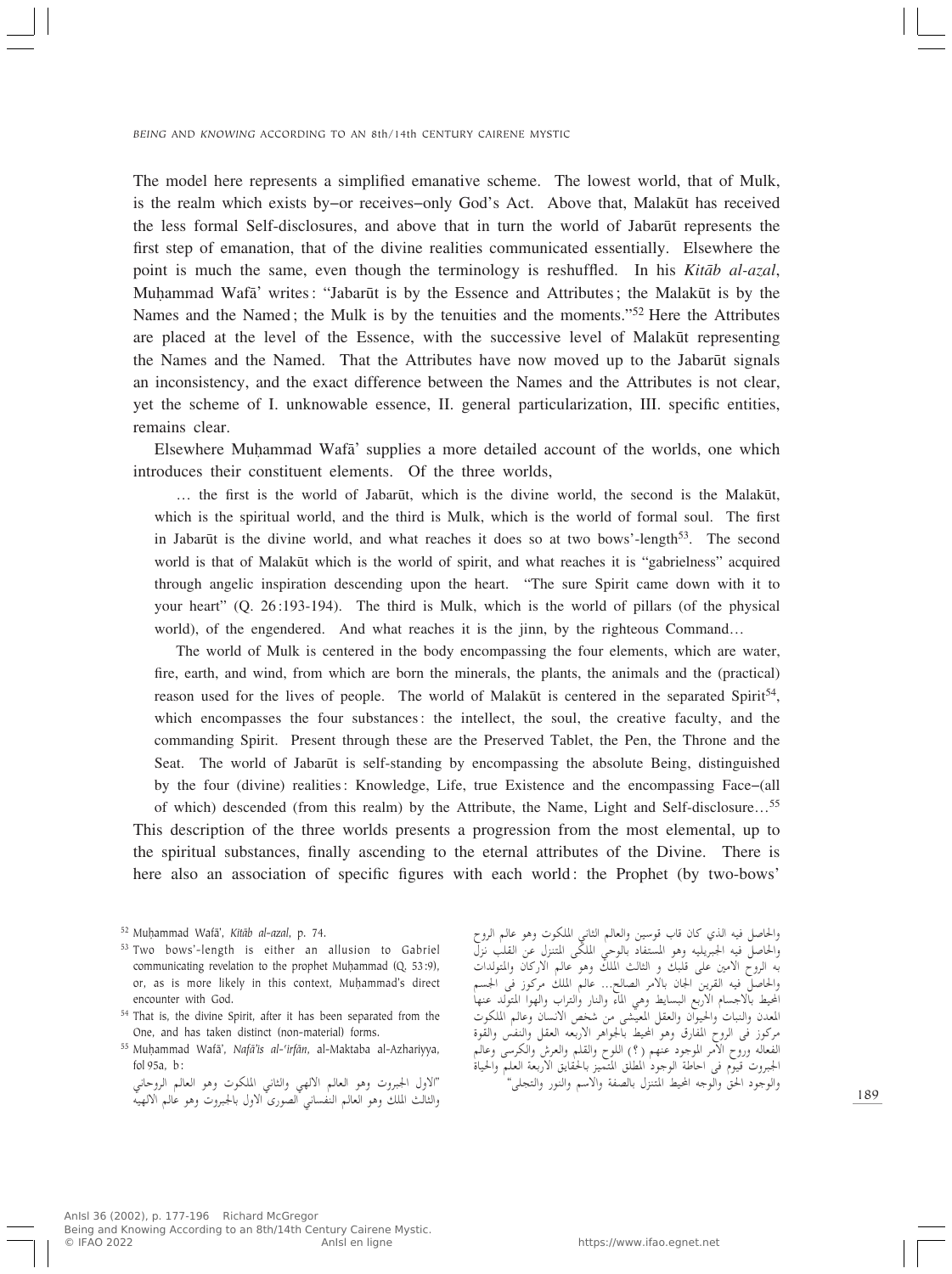length) with Jabarūt, the angel Gabriel (by "gabrielness") in Malakūt, and the elemental jinn with the lower world of Mulk.

The three worlds are also represented by unique kinds of angels. We read of the "pure illuminated angels and cherubs" of the Jabarūt; the angels Gabriel, Michael, Isrāfīl and 'Izrā'il of the spiritual world that is the Malakūt; and the "earthly angels, the souls of the spheres and the knowing messengers" to be found in the world of the four elements, that is, the world of Mulk<sup>56</sup>. In marked distinction from this angelology, Muhammad Wafa<sup>'</sup> elsewhere simply says, "Gabriel is the Jabarūt, the eye of all unseen of the Godhead... and Michael is the Malakūt, the eye of all the spiritual, angelic, soulful and imaginal shapes..."<sup>57</sup> Thus the archangels may have a metonymic function, each representing an entire realm.

A particularly interesting element of Muhammad Wafa<sup>''</sup>s understanding of the three worlds is his description of the connections between them. In Peripatetic psychology the five bodily senses are accompanied by a "common sense" (حس مشترك), which is the cognitive faculty<br>Iving behind the five senses Muhammad Wafa' introduces this sense as the link (barzakh) lying behind the five senses. Muhammad Wafa' introduces this sense as the link (*barzakh*) between the world of Mulk and Malakūt. More significantly, he describes a related link, between Malakūt and Jabarūt, which he calls the "common intellect" (عقل مشترك).<sup>58</sup> In a<br>passage describing these links we read passage describing these links we read,

The possible is divided into the visible (ملكي) and the invisible (ملكي) realms. The visible (into air norte the four normally and the incompany appeal. is divided into six parts: the five senses<sup>59</sup> and the "common sense". The invisible is divided into six parts: estimation (متوهمة), imagination, preserving, remembering, reflection and the<br>"segment intellect". The "segment server" is the light between the visible and invisible. The "common intellect". The "common sense" is the link between the visible and invisible. The "common intellect" is the link between the invisible and the Jabarūt.

Know that the five senses, along with the "common sense", are the six days in which God made creation. They are known as "days" because they are the lights of elucidation, the clarification of vagueness and the revealing of the unseen. They are the keys to the heavens and earth.

Thus, seeing  $(\infty)$  is the key to the treasure-house of visible things, and their light and elucidation. And (so are) hearing, … smelling, … tasting, … touching. The "common sense" is all of these things, their presence and preservation, in the state of the absence of their original sources.<sup>60</sup>

Imagination is their treasure-house and the utmost occasion of their pure form. This is the clear horizon, and the furthest Lote-tree.<sup>61</sup> Thus the invisible lights (of the unseen world) are face to face with these visible lights.

- <sup>56</sup> MuÌammad Wafæ', *Nafæ'is al-©irfæn*, al-Maktaba al-Azhariyya, fol 81b.
- <sup>57</sup> MuÌammad Wafæ', *Sha©æ'ir al-©irfæn*, al-Maktaba al-Azhariyya, fol 143b.
- $58$  This term seems to be an innovation of Muhammad Wafa's. On the philosophical term *mu‡tarak*, see A.-M. Goichon, *Lexique*, p. 70, and Ibn Sînæ, *Livre des directives et remarques*, trans. A.-M. Goichon, Paris, 1951, p. 317, fn. 5.
- <sup>59</sup> According to Ibn Sīnā, these would be the external senses of the perceptive faculty of the Animal soul. Ibn Sīnā, al-Išārāt *wa al-tanbihæt*, ed. S. Dunyæ, Cairo, 1992, II:380-383.
- <sup>60</sup> That is, the "common sense" synthesizes and organizes the data from the five senses.
- <sup>61</sup> The clear horizon (Q. 81:23) recalls Gabriel's revelation to MuÌammad, while the Lote-tree is the *sidrat al-muntahæ* (Q. 53:14), which is the limit of the Prophet's ascension to God.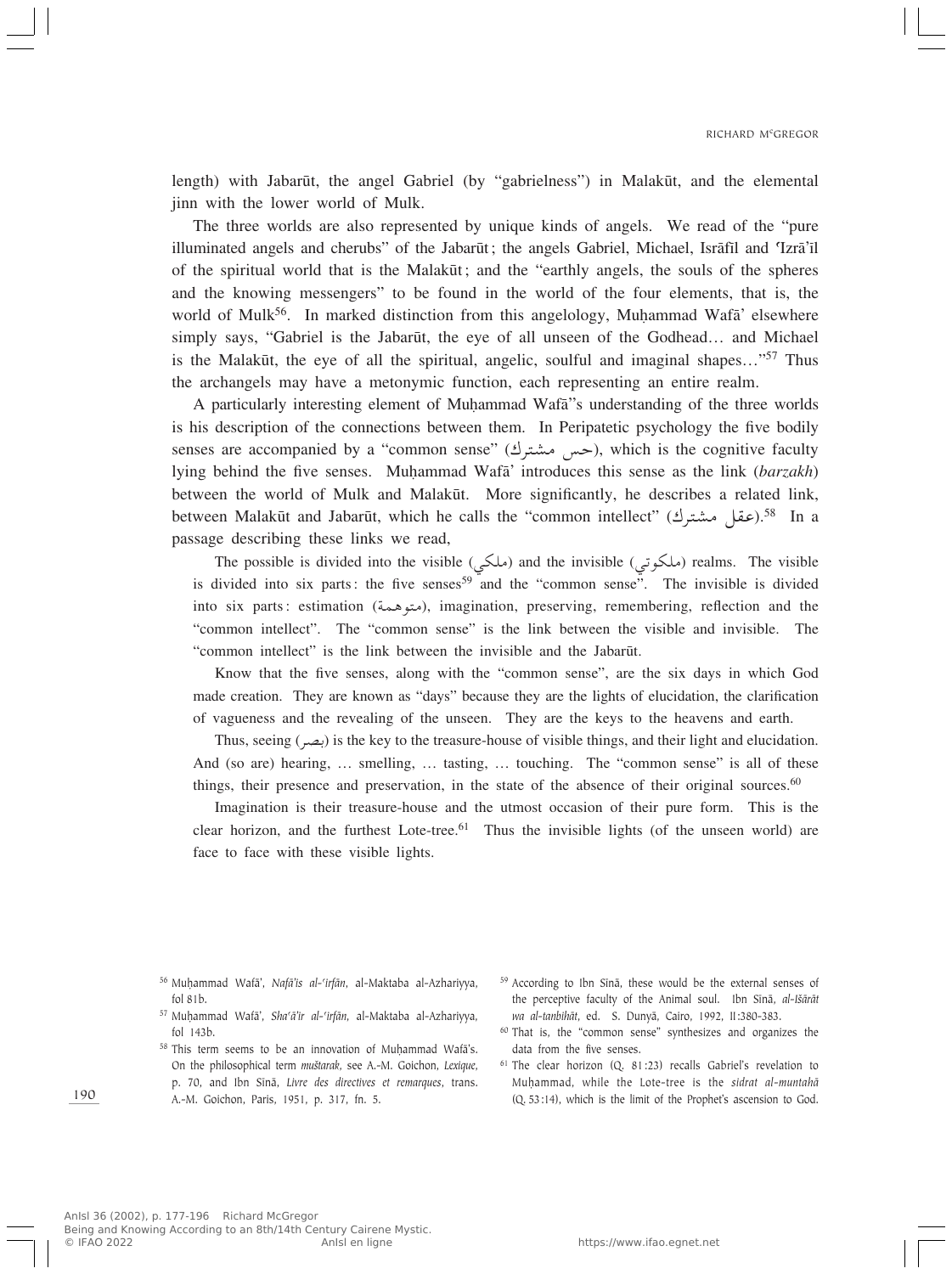These twelve lights are the realities of the preparedness of the tablet. All of its levels are accepting of the emanated forms from the Pen. This is the "rational faculty" (القوة الناطقة). God has elucidated this in the transcript that is humanity. So he who knows himself knows his Lord. He is the throne, under which is found the likeness of all things.<sup>62</sup>

The definition given here of "common sense" is straightforward. This sense, along with that of the "common intellect", as stated at the end of the quotation, constitute the "rational faculty". The "common intellect" operates in parallel to "common sense", but at the point between Malakūt and Jabarūt. The "rational faculty", according to Ibn Sīnā is the highest part of the soul, and receives from the eternal Active Intellect<sup>63</sup>. Yet this is not Muhammad Wafa"s final word on the matter.

Elsewhere, to these two linking senses is added a third, the "choice connection" (بسط absolute Necessary. This set is described not with philosophical terminology, but rather<br>absolute Necessary. This set is described not with philosophical terminology, but rather ). This connection links Jabarºt (here representing a further set of abilities) to the with traditional mystical terms.

There are three worlds: the world of Mulk, which is a place from the viewpoint of sensation by the five senses. The "common sense" is the link (برزخ) between the Mulk and Malakūt, which is the second world. This is a place from the viewpoint of the intellect  $($ عقل), which is the five interior senses, like estimation (WOL¼Ë), imagination, preserving, remembering and thinking. The "common intellect" is the link between Malakūt and Jabarūt. Jabarūt is the third world, and is the place of the five comprehensions (الخاطات)<sup>64</sup>: the heart (قواد), the inner heart (فواد), the spirit,<br>the second the wesser espects and the "shairs expression" is the link hetaves the shacked the secret, the unseen secret; and the "choice connection" is the link between the absolute Necessary and Jabarūt. This "choice connection" is the Throne of al-Rahmān, hidden in it by Omnipotence and appearing from it by Self-disclosure; and it acts without restriction by choice because absolute Necessity effuses from the Essence.<sup>65</sup>

<sup>62</sup> MuÌammad Wafæ', *Kitæb al-azal*, p. 60:

″فالممكن ينقسم إلى ملكي وملكوتي. والملكي ينقسم إلى ستة أقسام وهي:<br>العدل على العلم المشاعر الخمس، والحس المُشترك. والملكوتي ينقسم إلى ستّة أقسام: المتوهمة،<br>وإلى من العالمين الفاتونية والمتخيلة، والحافظة، والذاكرة، والفكرية، والعقل المشترك فالحس المشترك برزخ بين الملك والملكوت. والعقل المشترك برزخ بيّن الملكوت والجبروّت واعلّم ان المشاعر الخمس، والحس المشترك هم الأيام الستة التبي خلق الله فيهن السموات والأرض وسموا بأيام لأنهم أنوار بيان وإيضاحٌ إبهام (here as per Azhar 105b) وانكشاف غيب وهم مقاليد السموات والإرض والمقلد<br>المدار السيد المصدر المصدر العماري هو المفتاح البصر : مفتاح خزائن المرئيات، ونورها، و بيانها. والسمع مفتاح<br>مراتب بل المسلم خزائن المسموعات، ونورها. والشم ... والذوق ... وكذلك اللمس. والحسّ المشترك جامعها، وحاضرها، وحافظها في حال غيبة أعيانها. والخيال خزائنها،<br>المشترك ومنتهى حاصل صورها الروحانية المجردة. وهذا هو الأفق المبين، وسدرة المنتهى.<br>خزبان الثعبات المرجعة ب وكذلك الأنوار الملكوتية بإزاء هذه الأنوار الملكية. وهذه الأنوار الاثنبي عشر حقائق استعداد اللوح. وجوامع مراتبه القابلة للصور المفاضة عن القلم، وهي<br>«حقائق استعداد اللوح. و:: sL ÆWO-œ\_« WO½U ½ù« W M« w p– ÊUOÐ tK« 5Ð b <sup>Ë</sup> .WIÞUM« …uI« عرف نفسه فقد عرف ربه، وهو العرش، ْالذي تحته مثال كل شيء".

<sup>63</sup> This is Ibn Sīnā's position, distinct from that of al-Fārābī. See R. Walzer, "Al-Færæbî's Theory of Prophecy and Divination", in his *Greek Into Arabic: Essays on Islamic Philosophy*, Oxford, 1963, p. 216-218.

<sup>64</sup> These comprehensions equate with the concept of the *la†æ'if* (subtle substances) of earler sufi thought. These substances –as spiritual rather than physical or psychic faculties–function as organs linking the human and divine worlds. Details of the definitions of these substances vary; see H. Landolt, "Stages of God-cognition and the Praise of Folly according to Najm-i Ræzî (d. 1256)", *Sufi* 47, 2000; N. Isfaræynî, *Le Révélateur des mystères*, ed. and trans. H. Landolt, Paris, 1986, p. 56.; "Two Types of Mystical Thought in Muslim Iran", *MuslWorld* 68, 1978, p. 196; and J. Elias, *The Throne Carrier of God*, Albany, 1993, p. 157-160. The *la†æ'if* may also be found in the model of creative divine emanation; see *ibid*, p. 72-75.

<sup>65</sup> MuÌammad Wafæ', *Nafæ'is al-©irfæn*, al-Maktaba al-Azhariyya, fol 72a, b.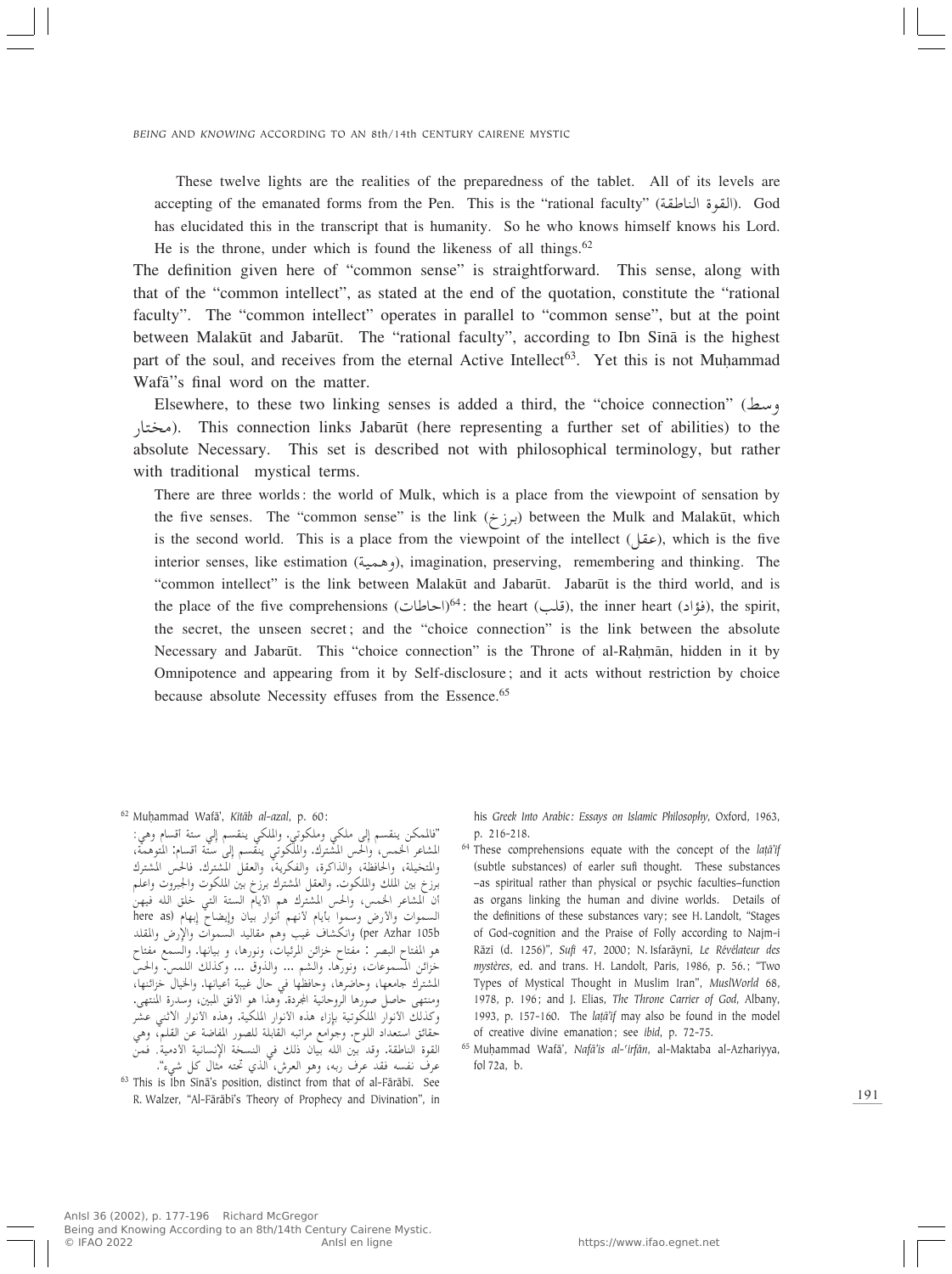Thus the "common intellect" is the cognitive faculty behind the internal senses, leading to the world of Jabarūt. This Jabarūt itself is then linked to the Divine by the "choice" connection"–another term which Muhammad Wafa<sup>†</sup> appears to have coined. This connection is equated with the function of the Throne of Mercy, although in the previous quotation it appears at a lower level. It is noteworthy that the proviso is made that it "acts without restriction and by choice". This is probably a nod to the Qur'anic vision of God as unfettered and omnipotent, as distinct from the philosophical vision which often denied God any choice in the matter of emanation. Perhaps more interesting though, is this term "choice connection". In the previous quotation we met the "rational faculty" which seemed to be the highest human point; yet here the "choice connection", located beyond a further set of (mystical) senses, seems to represent that point. This connection functions much as the *Caql qudsi* did for Ibn Sina; an intelligence which is described as having ready access to the Active Intellect.<sup>66</sup> Significantly, Muhammad Wafa<sup>7</sup>'s formulation presents a dimension beyond the Neoplatonic "rational soul". This development (which is more anthropological than it is cosmological) shows us where Muhammad Wafa<sup>"</sup>s true intellectual allegiance lies. That is, he is above all a mystical writer, and thus the highest human dimensions are described using sufi terminology. It would be fair to conclude that Muhammad Wafa' uses philosophical models and language as far as they may be of service to him in presenting his own mystical vision.<sup>67</sup>

Thus this "cosmology" is not a physical model of the universe. For Muhammad Wafa" the structure of existence may be made sense of in a number of different ways. We saw earlier in this section that the lower worlds represent possible existence, while the upper represents necessary existence. This is a philosophical perspective, yet we also saw a theological one. There Jabarūt was associated with God's Realities and Essence, with Malakūt presenting God's Attributes, and Mulk the divine Acts. We were elsewhere presented with a rather linear perspective which simply presented the lowest world as the material realm, the median as spiritual realm, and the higher as the divine realm.

### Spiritual Direction

Although this study has not presented the reader with a historical portrait of Muhammad Wafa' or of his sufi order, it may be noted generally that the Wafa'iyya was quite elitist in character. A quick survey of the writings of Muhammad Wafa' shows a distinct lack of the prescriptive counsel one might expect from the founder of a mystical order. Instead he seems to have nurtured for himself an inspired and mysterious image, one which did not much care for the details of spiritual direction.

<sup>67</sup> It is probably no coincidence that the earlier discussion of the rational faculty and its position as the highest human point

was to be found in his most "philosophical" text, the *Kitæb al-azal*.

<sup>66</sup> A.-M. Goichon, *Lexique*, p. 230. The polished soul (*sirr*) looking at the Majesty of holiness (*janæb al-qudus*) is similar. See Ibn Sīnā, al-Išārāt wa al-tanbihāt, IV: 92.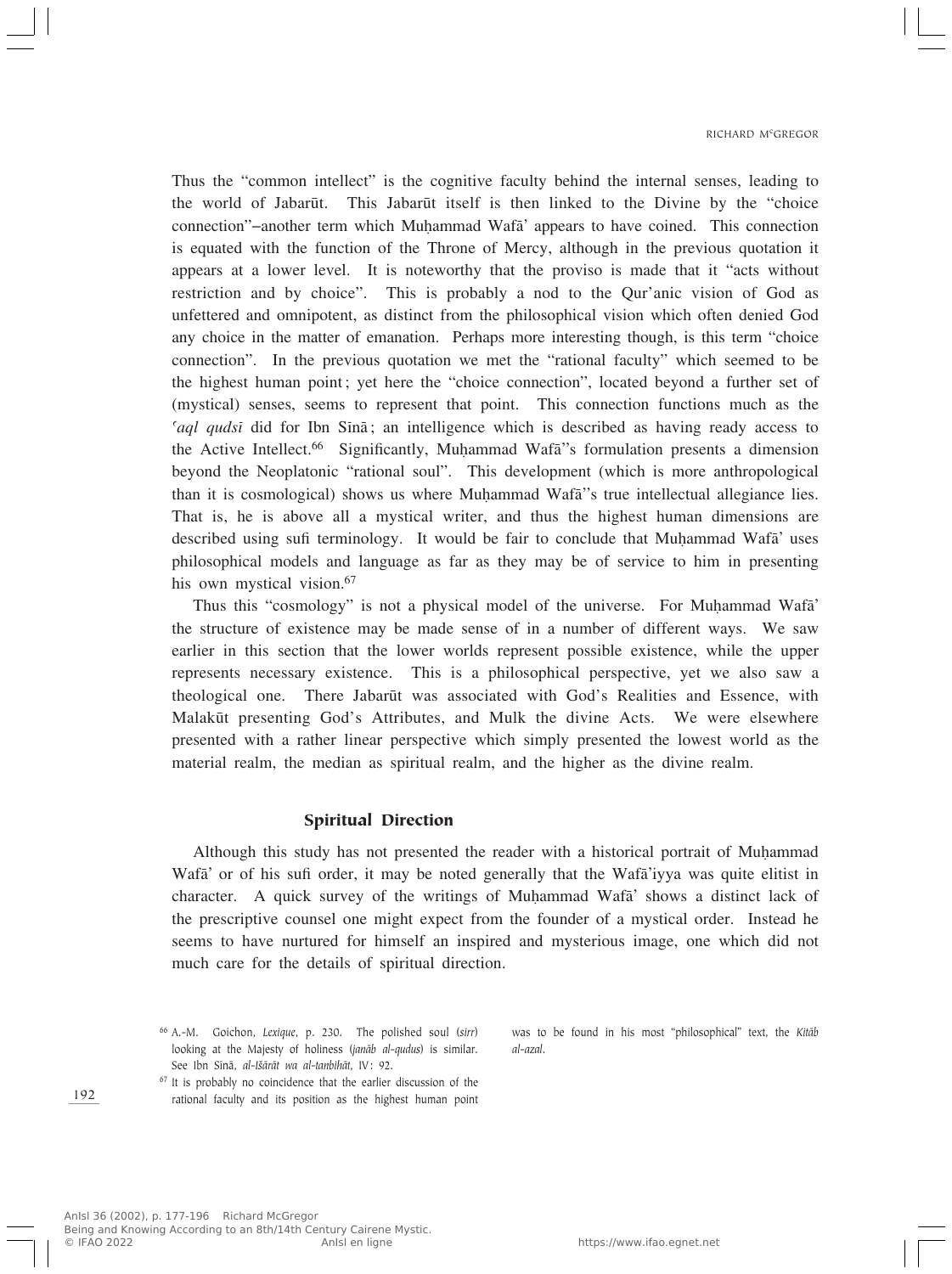Nevertheless, help for the aspirant on the sufi way is not wholly absent in his writings. Muhammad Wafa' was, after all, striking out from the Shadhiliyya on an independent course, which necessitated at least some attention to the development of aspirants. One short work, *Maqāmāt al-saniyya li al-sāda al-sūfiyya* (The Sublime Stations of the Sufis), presents brief definitions of mystical vocabulary followed by cursory elaborations.<sup>68</sup> The tone and form suggest this is a pedagogical text, a kind of manual intended for the novice. However, this kind of writing within the œuvre of Muhammad Wafa' is a remarkable exception. The composition in question covers only nine folios of the approximately three-hundred folios his writings occupy.

Yet this is not to say that all of Muhammad Wafa<sup>''</sup>s writing is speculative and abstract. At the beginning of the *Sha©æ'ir al-©irfæn* the reader is provided with basic definitions of a number of mystical terms:

*Servanthood* fixes the command of Lordship. *Oneness* is the last level of with-ness (سعية) …<br>*المصنعة عن المصنعة المصنعة المصنعة المصنعة المصنعة المصنعة المصنعة المصنعة المصنعة المصنعة المصنعة المصنعة المصنعة Humility* is the quieting of the soul along the paths of pre-existence… *Asceticism* is leaving all things (أخرك الكلّ)… *Courtesy* (أذب) is standing in the provisions of the moment. *Certainty* is the absence of indecision. *Remembrance* ( $\zeta$ ) is the summoning of the remembered... *Perspicacity* (Wݫd) is the extraction of the unseen from the seen. *Extinction* is consuming everything in God. *Persistence* is the fixing of everything by God.<sup>69</sup>

Beyond these rudimentary pronouncements, we do find other passages which treat some of the basic distinctions an aspirant should be made aware of. In the following, the categories of spiritual men are described.

For the ascetics, their sciences are embodied in their acts. For the sufis, their sciences are embodied in their states. For the gnostics, their acts are embodied in their gnosis. For the verifiers, their states are embodied in their realities. Thus the ascetics find what they know by what they do; and the sufis find what they verify by the traits they assume<sup>70</sup>; and the gnostics find what they do by what they know; and the verifiers find what they assume as traits by that which they are verified of. $71$ 

The distinctions being made here are rather straightforward, adhering to a spiritual hierarchy which privileges realities (*haqā'iq*) and gnosis over temporary states and acts. In the same line of discussion–that of the basic categories of mystics–Muhammad Wafa' elsewhere writes:

The face of the gnostic is a mirror of the Self-disclosures of known Attributes. The verifier is the model of what is verified to him. And the sufi has assumed the traits, which are related

- <sup>69</sup> MuÌammad Wafæ', *Sha©æ'ir al-©irfæn*, al-Maktaba al-Azhariyya, fols 129b-130a.
- <sup>70</sup> A popular hadith among sufi writers is one attributed to the Prophet: "Assume the character traits of God!" See W. Chittick, *Sufi Path of Knowledge*, p. 286-288.
- <sup>71</sup> Muḥammad Wafā', *Nafā'is al-'irfān*, al-Maktaba al-Azhariyya, fol 87a:

"الزهاد اندرجت علومهم في اعمالهم والصوفيه اندرجت علومهم في احوالهم<br>" با بند بايد والعارفون الدرجب الحمالهم في معارفهم والحققون الدرجب احوالهم في<br>معامدة السياسية حقايقهم فالزهاد وجدوا ما علموا فيما عملوا والصوفية وجدوا ما حققوا في ما يحتفوا والعارفون وجدوا ما عملوا فيما عرفوا والحققون وجدوا ما<br>مساحيات التعتبان تخلقوا فيما تحققوا".

<sup>68</sup> *Al-Maqæmæt al-saniyya li-l-sæda al-Òºfiyya wa hiya risæla li-l-sayyid Muḥammad Wafā'*, al-Maktaba al-Azhariyya, Majāmī<sup>c</sup> 1076, Zakī: 41313.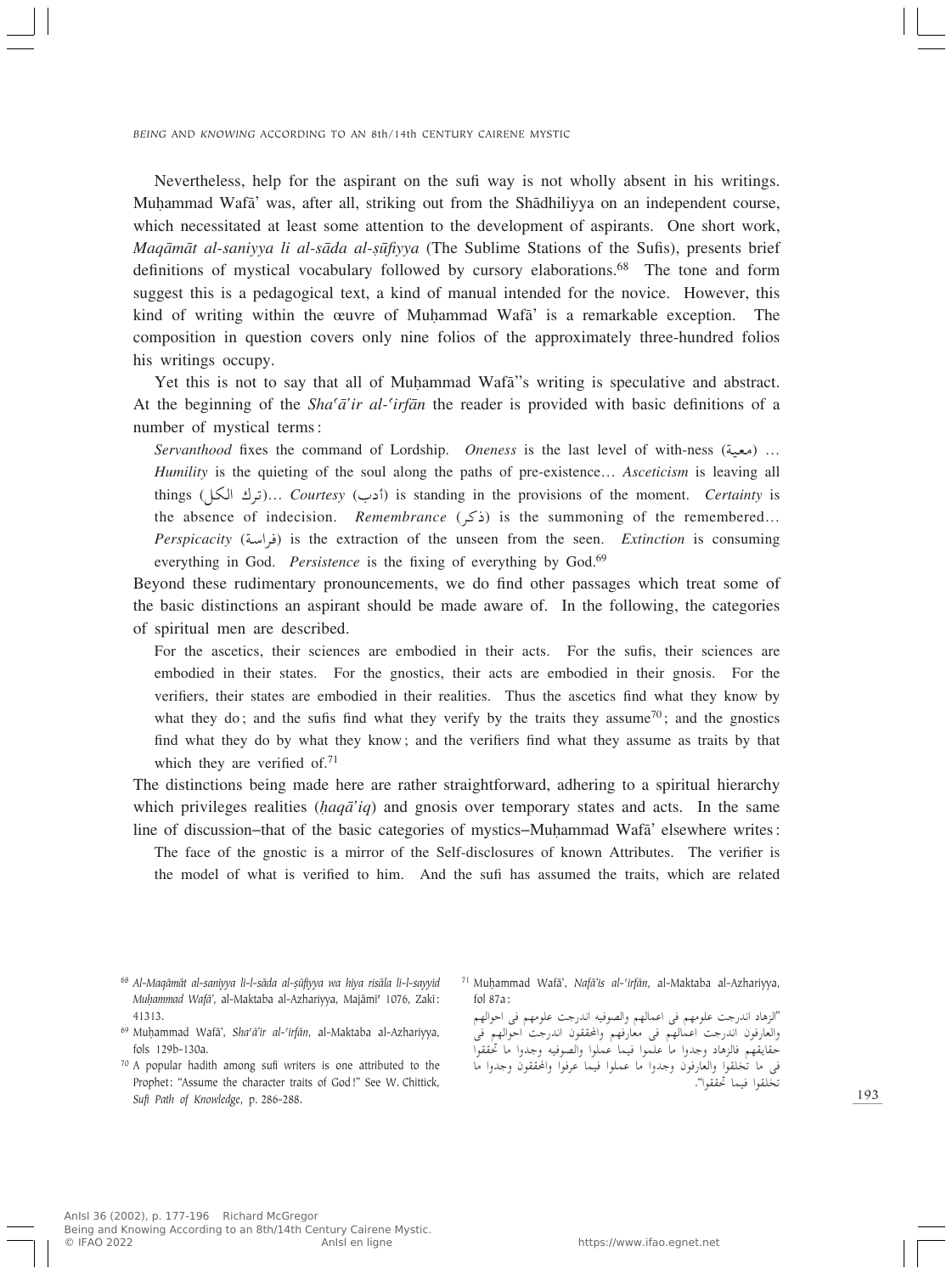(attributed) to the object of his desire in sanctification. Union is the source of his perfection, occurring only with the melting together of opposites, which is impossible normally and conceptually.<sup>72</sup>

These discussions of categories are rather brief, and they are noticeably missing the expected advice as to how the novice is to make head-way on the spiritual path. It seems that Muhammad Wafa<sup>''</sup>s advice, on this level, is restricted to making observations such as "the knower (عالم) realizes al-Haqq from the side of creation, but the gnostic (عالم) realizes creation from the side of al-Haqq".<sup>73</sup> The apparent lack of concern exhibited for the spiritual advancement of lowly aspirants is striking, especially from the perspective of a hopeful founder of a new sufi order.

However, it should not be surprizing that Muhammad Wafa' presents some interesting speculations on the deeper mystical aspects of the subject. He characterizes the relationship between the spiritual aspirant and the master as one of existential union. This union even comes to mirror that between the servant and God. To start with, he ties together the essence of the aspirant, his spiritual guide and his Lord.

He who has no teacher, has no protector; and to him who has no

protector Satan draws near.<sup>74</sup>

He who knows himself knows his shaykh.

He who has not found his shaykh has not found his heart,

and he who has not found his heart has lost his Lord.75

The details of the presence and function of the shaykh are also described. This relationship is rather mysterious, but seems to centre on the attributes of the shaykh. The description runs as follows:

Your shaykh is he who causes you to hear when he is silent. He makes you oblivious when he speaks. He causes you to be lost when he finds (God in ecstasy); and he causes you to find (God) when he is silent. Your shaykh is he who informs you by his speech, and he verifies you by his (spiritual) state, and he establishes you by his vanishing, and effaces you by his perfection…<sup>76</sup>

The point that the aspirant is existentially linked to the attributes of the shaykh is clear. Elsewhere, MuÌammad Wafæ' describes this relationship as extending beyond the visible world. We read: "The heart of the aspirant is the house of his teacher, and his body is

<sup>72</sup> MuÌammad Wafæ', *Nafæ'is al-©irfæn*, al-Maktaba al-Azhariyya, fol 84a, b:

"وجه العارف مراة مجليات صفات معروفة و المحقق عنوان ما محقق به الصوفي<br>العمل العلم العملية على انقلاب العمليات العملية هو المتخلق بالاخلاق المضافة الي مطلوبه بالتقديس والجمع عين كماله لا<br>سلمان الملمون يحصل الا مع وجود اجتماع النَّقيضين المستحيل عادة وعقَّلا".

 $74$  A popular sufi saying, quoted by al-Qušayrī from Basțāmī, runs: "He who has no shaykh his master is Satan". See al-Qushayrî, *Das Sendschreiben al-Qushayrîs über das Sufitum*, trans. R. Gramlich, Wiesbaden, 1989, p. 538.

<sup>75</sup> Muḥammad Wafā', *Nafā'is al-'irfān*, al-Maktaba al-Azhariyya, fol 99a, b:

نمن ليس له استاد (sic) ليس له مولي ومن ليس له مولي فالشيطان به<br>پس " ولي". "من عرف نفسه فقد عرف شيخه نفس من لم يجد شيخه لم يجد<br>تاريخ قلبه ومن لم يجد قلبه فقد ربه".<br>. . . . . . . . . . . . . .

<sup>76</sup> MuÌammad Wafæ', *Sha©æ'ir al-©irfæn*, al-Maktaba al-Azhariyya, fol 139b:

"błË«Ë błË «–« "bI«Ë oD½ «–« p³OžË XJÝ «–« pFLÝ« s- pOý" حیب سکت وسیحک من علمک بقاله وحفقک بحاله وانبتک بزواله<br>میان کے الله ومحقك بكماله".

<sup>&</sup>lt;sup>73</sup> Muhammad Wafā', *Nafā'is al-'irfān*, Dār al-Kutub, fol 8a. Cf. *Nafæ'is al-©irfæn*, al-Maktaba al-Azhariyya, fol 100a.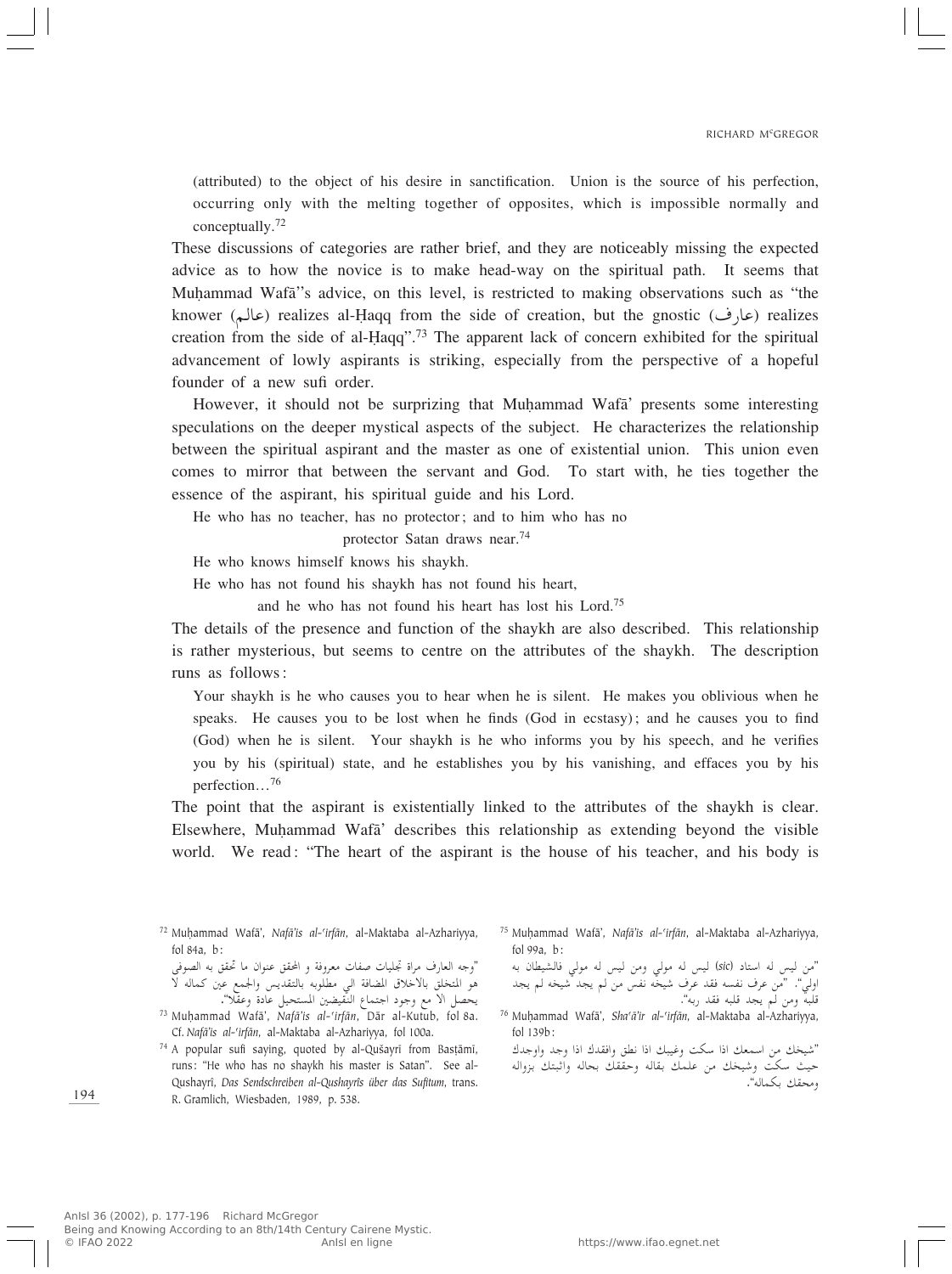his grave in which he is buried, and from which he rises."<sup>77</sup> This image is further developed by MuÌammad Wafæ' when he concludes: "He who has no son is not remembered." The gist of the images is that the timeless unseen spiritual presence of the shaykh is to be found in the heart of his follower.78 The connection between aspirant and shaykh is also explained in the context of the "oneness of being" insight. We encountered a passage earlier which is worth repeating here:

If you know your teacher and *imæm*–guiding you by his necessary divine existence–then you know your Lord, al-Îaqq. Do you know who He is? He is simply the source of your divine existence, as determined for you on the level of distinction of your being, by which you see that you have no existence except Him (کون لك سواه).<sup>79</sup>

Thus the guide, by his own share in necessary existence, is to his follower the divine Presence. An individual may find the Divine in himself, but also, and perhaps more easily, it may be accessed in certain others. It is also made clear that knowing al-Haqq in the teacher is a specific insight, which hinges on ones seeing that there is no real existence except in God.

In an even more dramatic formulation of the relationship of the aspirant with his guide, Muhammad Wafa' describes the former as a kind of manifestation of the latter. In one brief statement the follower is identified with the creative "mercy" of his master. We read: "The heart of the aspirant is a throne for the *rahmaniyya* (mercifulness) of his teacher to sit upon."80 As we noted earlier in section four of this paper, the creative impulse of the Divine is associated with the name al-Rahman and the Throne; here that function is being transferred through the teacher. This transference is repeated at a lower level by other statements describing the aspirant as a kind of mouthpiece for communication of the insights of the shaykh. One such passage runs:

The sincere aspirant is the eloquent pulpit (oÞU½ d³M-) whom the teacher climbs after his divesting himself of the physical worlds (عوالم الجسم). He (the aspirant) informs, by his sincere tongue, of what he has witnessed of the realities. $81$ 

<sup>77</sup> MuÌammad Wafæ', *Nafæ'is al-©irfæn*, al-Maktaba al-Azhariyya, fol 100a:

"قلب المريد بيت استاده وقالبه قبره الذي يدفن فيه وينشر منه".<br>((۱۱۵۱–۱۲۵۰) - -ا <sup>78</sup> The Iranian mystic 'Ayn al-Quḍāt al-Hamadānī (d. 525/1131) noted that the aspirant is to contemplate God in the mirror of the spirit of his teacher. In turn, the teacher will contemplate himself in the mirror of his disciple, as God contemplates Himself through the mirror of creation. See H. Landolt, "Two Types of Mystical Thought in Muslim Iran", *MuslWorld* 68, 1978, p. 197; and F. Jahanbakhsh's "The Pir-Murīd Relationship in the Thought of 'Ayn al-Quḍāt al-Hamadænî", in J. Æshtiyænî (ed.), *Consciousness and Reality: Studies in Memory of Toshihiko Izutsu*, Leiden, 2000, p. 132.

<sup>79</sup> ©Alî Wafæ', *Masæmi© al-rabbæniyya*, fol 3a.

80 Muhammad Wafā', *Nafā'is al-'irfān*, al-Maktaba al-Azhariyya, fol 100a:

"قلب المريد عرش لاستوا رحمانيه استاده".<br>- ان

The same verb is used in the Qur'an for God's sitting on the Throne. See 7:54, 20:5 or 57:4.

- 81 Muḥammad Wafā', *Nafā'is al-'irfān*, al-Maktaba al-Azhariyya, fol 100a:
	- ''المريد الصادق منبر ناطق يراقه الاستاد بعد تجريده عن عوالم الجسم فيخبر<br>اسف السنة الصادق بلسانه الصادق عما شاهده من الحقايق"